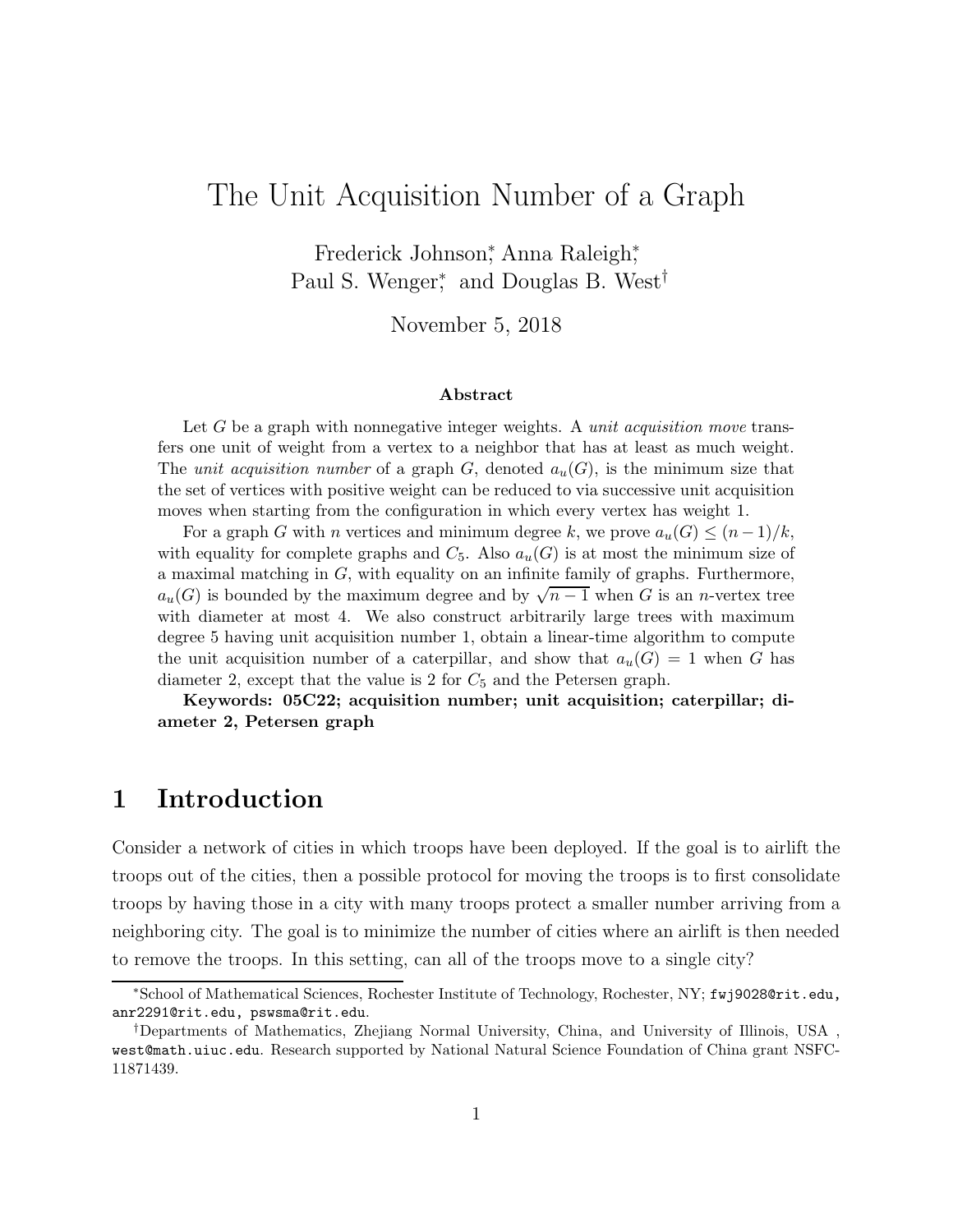We model this scenario with a graph in which every vertex initially has weight 1. A *unit acquisition move* transfers one unit of weight from a vertex  $u$  to a neighbor  $v$ , under the condition that before the move v has at least as much weight at u. The unit acquisition number of a graph G, denoted  $a_u(G)$ , is the minimum size that the set of vertices with positive weight can be reduced to via successive unit acquisition moves when starting from the configuration in which every vertex has weight 1. Because a legal move from  $u$  to  $v$  can be followed by another if u has additional weight, we can equivalently transfer any integer amount of weight when a transfer is allowed.

Acquisition numbers were introduced by Lampert and Slater [5]. They referred to unit acquisition moves (and the more general integer transfers) as consolidations and called a consolidation that transfers all the weight from a vertex an acquisition move. To unify the terminology across several models, we call such a move a total acquisition move; thus "unit" indicates that not all of the weight need move. Another model allows consolidations that move fractional (non-integer) amounts of weight. In each case the initial distribution has weight 1 at each vertex, and the aim is to make the set retaining positive weight as small as possible using the specified type of consolidation. In addition to the unit acquisition number  $a_u(G)$ , the corresponding parameters are the *total acquisition number*  $a_t(G)$  and the fractional acquisition number  $a_f(G)$ .

Up to now, the study of acquisition has focused on total acquisition and fractional acquisition. Lampert and Slater [5] proved  $a_t(G) \leq \lfloor (n+1)/3 \rfloor$  and observed that no vertex v can reach weight greater than  $2^{d(v)}$ , where  $d(v)$  is the degree of v. Slater and Wang [11] later proved that deciding whether a graph has total acquisition number 1 is NP-complete, and they gave a linear-time algorithm to determine  $a_t(G)$  when G is a caterpillar. Among other results, LeSaulnier et al. [6] characterized the trees G such that  $a_t(G) = 1$ , obtained sharp bounds on  $a_t(G)$  in terms of the diameter and number of vertices when G is a tree, gave bounds on  $a_t(G)$  when G has diameter 2, and proved  $\min\{a_t(G), a_t(\overline{G})\} = 1$ , where  $\overline{G}$ is the complement of G. LeSaulnier and West [7] characterized the n-vertex trees having the largest total acquisition number. MacDonald, Wenger, and Wright [9] determined the total acquisition numbers of most grids.

There has also been work on total acquisition involving random graphs and random initial distributions. Bal et al. [1] studied the total acquisition number of random graphs, determining that  $p = \frac{\log_2 n}{n}$  $\frac{\sum_{i=1}^{n} n_i}{n_i}$  is the threshold function for  $a_t(G(n, p)) = 1$  in the usual binomial random graph model with independent edge probability  $p$ . Infeld, Mitsche, and Pralat [4] studied total acquisition on random geometric graphs with n vertices distributed randomly in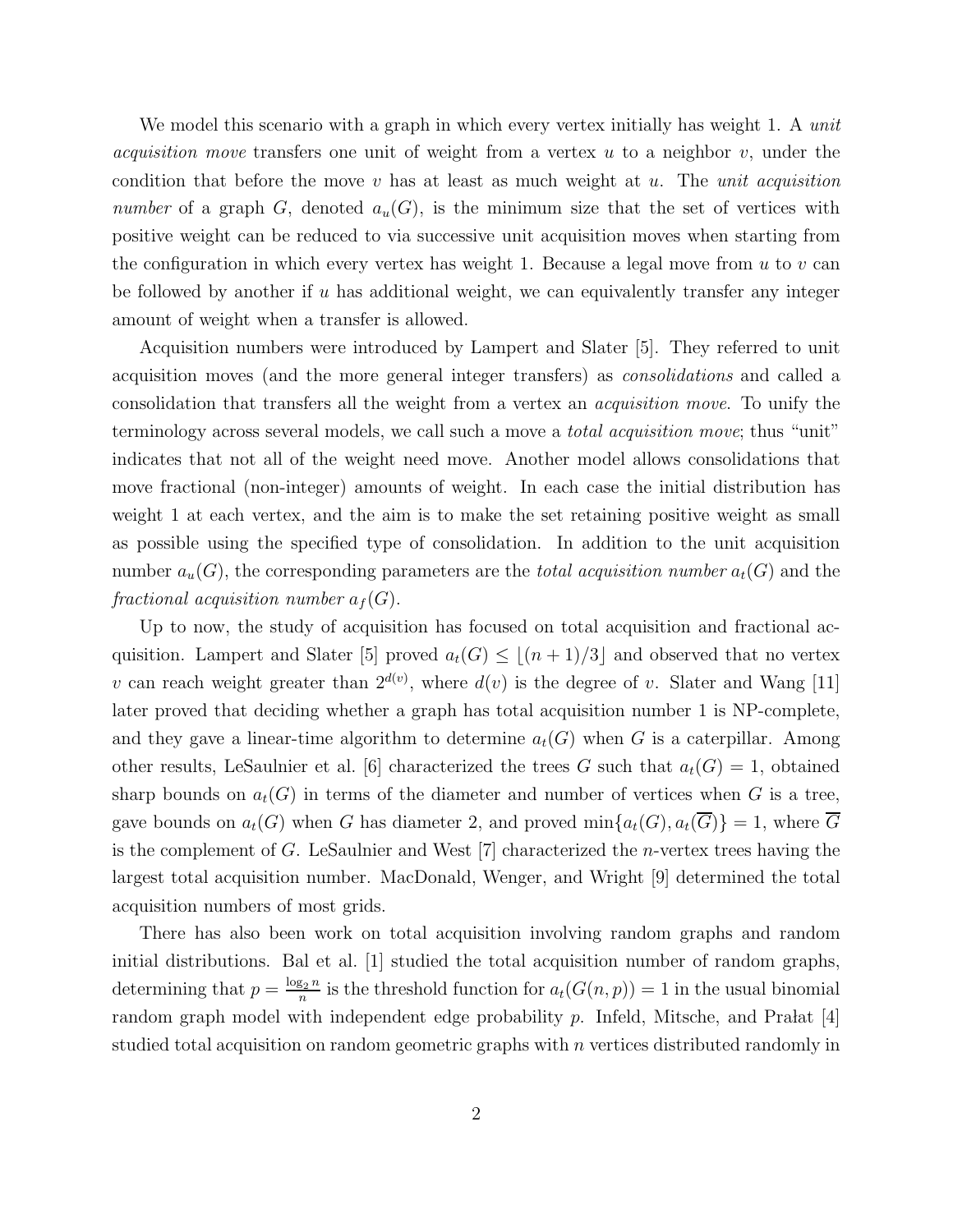a  $\sqrt{n}$ -by- $\sqrt{n}$  square, adjacent when their distance is at most r; the result is asymptotically almost surely  $\Theta(n/(r \lg r)^2)$  when  $0 \le r \lg r \le \sqrt{n}$ . Godbole et al. [2] instead consider a total acquisition protocol after a random initial distribution of  $n$  units to the vertices of the n-vertex path, showing that the expectation of the resulting total acquisition number tends to a value *cn* with  $.242 \leq c \leq .375$ .

Note that unit and then fractional acquisition provide more flexibility in choosing moves than total acquisition does; thus  $a_f(G) \le a_u(G) \le a_t(G)$ . Wenger [12] determined the fractional acquisition number of every graph:  $a_f(G) = 1$  if G is connected and G is not a path or a cycle, but  $a_f(P_n) = a_f(C_n) = \left[\frac{n}{4}\right]$  $\frac{n}{4}$  where  $P_n$  and  $C_n$  are the *n*-vertex path and cycle, respectively.

We begin the study of unit acquisition number. In Section 2, we obtain general bounds. Let  $\delta(G)$  and  $\Delta(G)$  denote the minimum and maximum vertex degrees in G, respectively. For a graph G with n vertices, we prove  $a_u(G) \leq (n-1)/\delta(G)$ ; equality holds if and only if  $G \in \{K_n, C_5\}$ , where  $K_n$  is the *n*-vertex complete graph. Also  $a_u(G)$  is at most the minimum size of a maximal matching in  $G$ , and this bound is sharp on infinitely many graphs with maximum degree k when  $k \geq 4$ . Also  $a_u(G) \leq \Delta(G)$  and  $a_u(G) \leq \sqrt{n-1}$  when G is an n-vertex tree with diameter at most 4.

In Section 3, we construct arbitrarily large trees with maximum degree 5 having unit acquisition number 1. This is very different from total acquisition, where each vertex  $v$  can receive weight at most  $2^{d(v)}$ , and hence  $a_t(G) \ge n/32$  when G is a tree with maximum degree at most 5.

A caterpillar is a tree in which all non-leaf vertices lie on one path. In Section 4, we characterize the caterpillars G such that  $a_u(G) = 1$ . This leads to a linear-time algorithm to determine  $a_u(G)$  when G is a caterpillar; Slater and Wang [11] found such an algorithm for  $a_t(G)$  on caterpillars.

In Section 5, we prove that  $a_u(G) = 1$  whenever G has diameter 2, except that the value is 2 for  $C_5$  and the Peterson graph. The question from [6] whether  $a_t(G) \leq 2$  whenever G has diameter 2 remains open.

We end this introduction with several open questions about unit acquisition. Recall that deciding  $a_t(G) = 1$  is NP-complete, while " $a_f(G) = 1$ ?" can be answered in time linear in  $|V(G)|$  by the results in [12].

**Question 1.** What is the complexity of deciding whether  $a_u(G) = 1$ ?

Although we have determined which caterpillars have unit acquisition number 1, the question seems more difficult for general trees.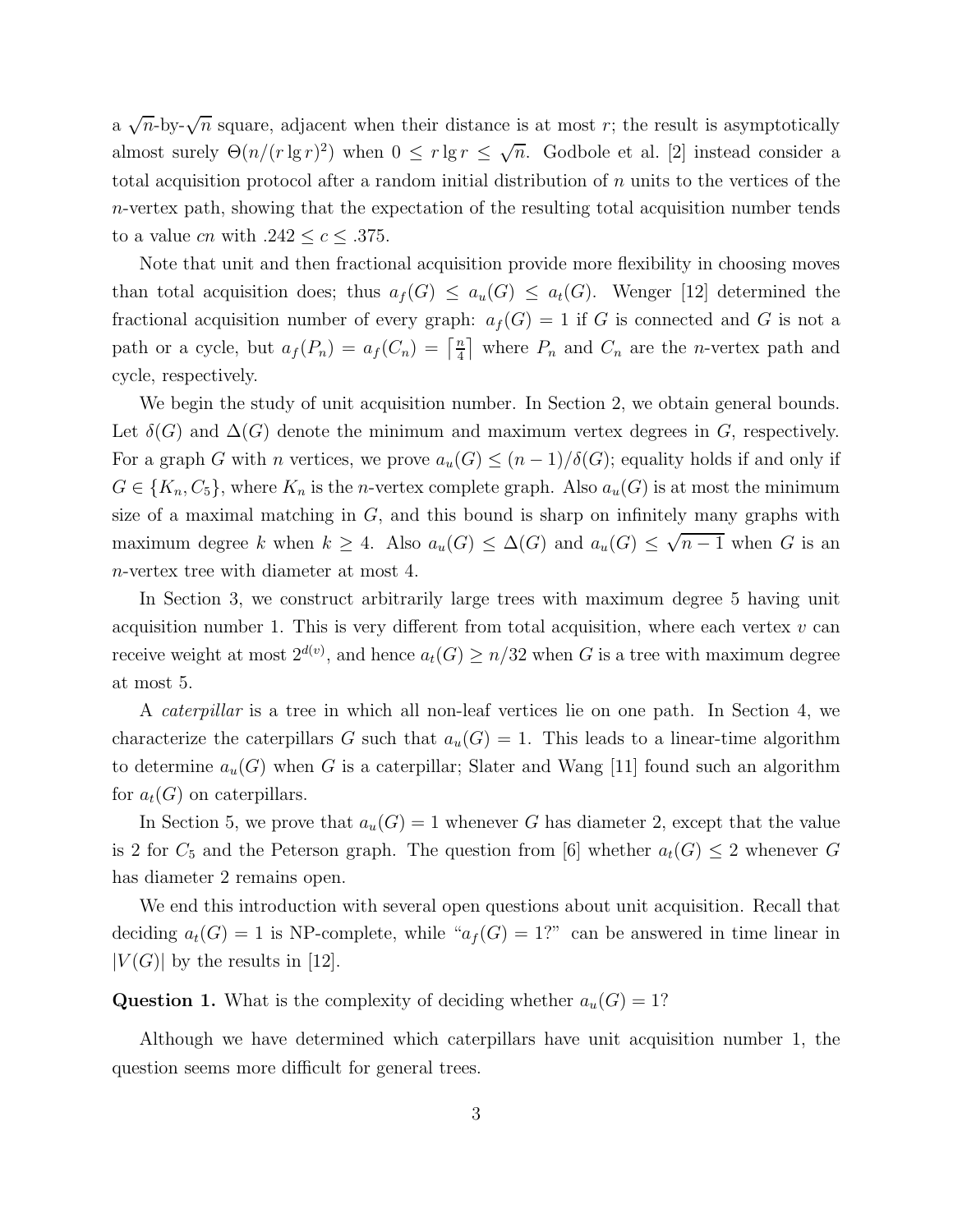Question 2. Is there a simple characterization of the trees with unit acquisition number 1?

Our construction of arbitrarily large trees with maximum degree 5 having unit acquisiton number 1 suggests an obvious question.

Question 3. Is there a bound on the number of vertices in a graph G with maximum degree 4 such that  $a_u(G) = 1$ ?

We suspect that the answer to this question is yes, and that the maximum number of vertices is somewhere around 250.

### 2 Basic results

We maintain the initial restriction that unit acquisition moves transfer one unit of weight. The additional flexibility of moving more weight in one move does not change any results, and the restriction simplifies the analysis in many places. We thus view the  $n$  units of weight on an *n*-vertex graph as *chips*; the initial unit of weight at a vertex v is the *chip* for v, denoted  $c_v$ . Finally, we call a sequence of unit acquisition moves a *protocol*, and a protocol on a graph G is *optimal* if it leaves only  $a_u(G)$  vertices with positive weight.

Proposition 2.1. Every protocol is finite.

*Proof.* On an *n*-vertex graph G, the sum of the squares of the vertex weights is initially n, cannot exceed  $n^2$ , and increases by at least 2 with every unit acquisition move. It increases by at least 2 because  $a \le b$  implies  $(b+1)^2 + (a-1)^2 - a^2 - b^2 = 2(b-a) + 2 \ge 2$ .  $\Box$ 

Proposition 2.2.  $a_u(P_n) = a_u(C_n) = \lceil n/4 \rceil$ .

*Proof.* From [6] and [12],  $a_t(C_n) = a_t(P_n) = [n/4]$  and  $a_f(C_n) = a_f(P_n) = [n/4]$ . In the introduction we observed  $a_f(G) \le a_u(G) \le a_t(G)$  for every graph G.  $\Box$ 

Example 2.3. In studying total acquisition or fractional acquisition numbers, it suffices to consider acyclic graphs. In total acquisition, weight can leave a vertex at most once, after which no weight can move to it; hence the set of edges used in a total acquisition protocol is acyclic. In fractional acquisition, any connected graph having maximum degree at least 3 has a spanning tree with maximum degree at least 3, which suffices for fractional acquisition number 1, while  $a_f(G) = \lfloor |V(G)|/4 \rfloor$  when  $G \in \{P_n, C_n\}$  [12]. However, optimal protocols for unit acquisition may need edge sets with cycles. For example, if  $G$  is the graph in Figure 1, then  $a_u(G) = 1$ , but  $a_u(G - e) = 2$  when e is any edge in G.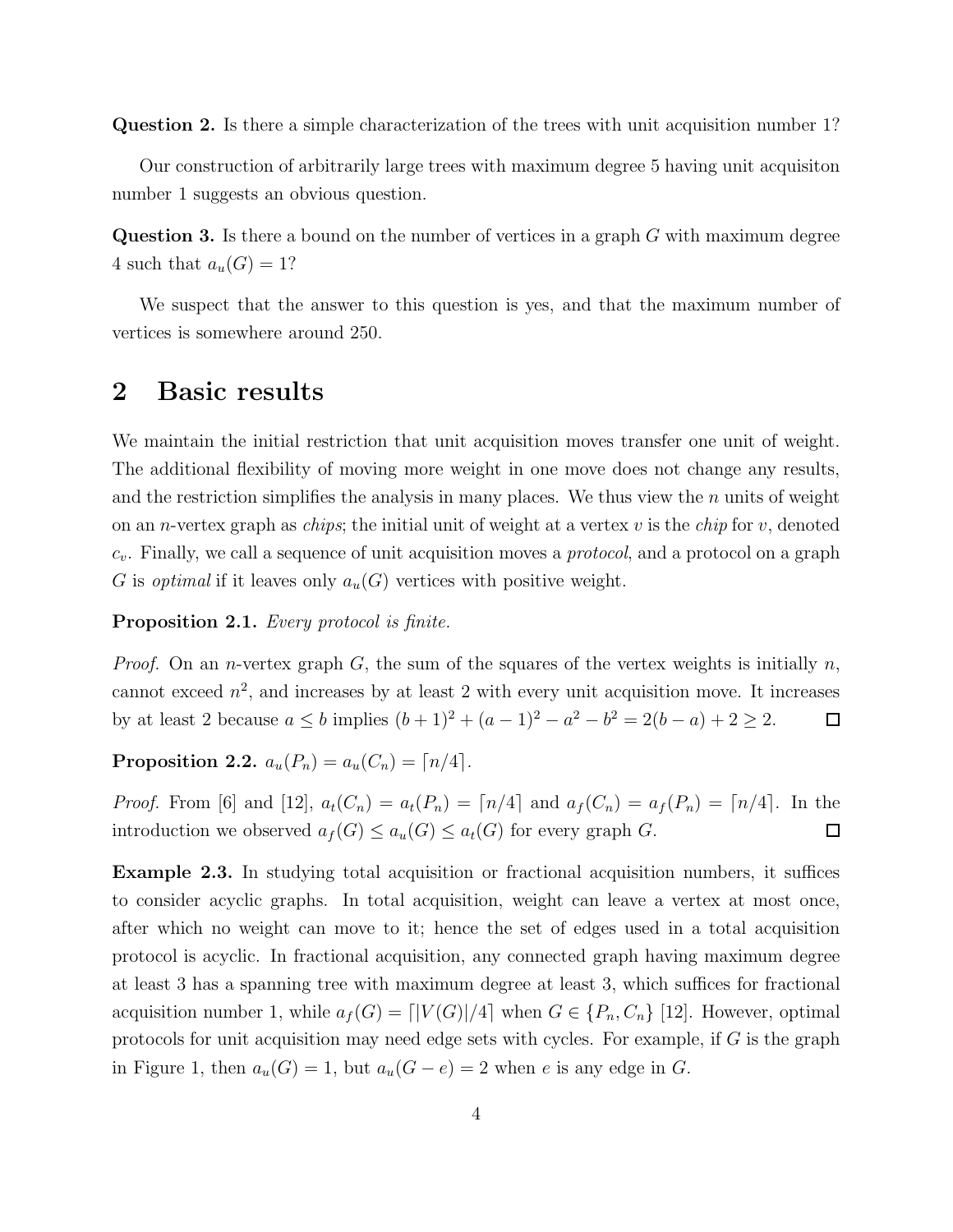

Figure 1: A minimal graph with unit acquisition number 1.

In a rooted tree, the *parent* of a non-root vertex v is its neighbor along the path from v to the root. An *ascending tree* is a rooted weighted tree such that the weight of every leaf is at most the weight of its parent, and the weight of every non-root non-leaf vertex is strictly less than the weight of its parent.

**Observation 2.4.** If a unit aquisition protocol on a tree  $T$  can turn it into an ascending tree, then  $a_u(T) = 1$ .

*Proof.* The weight on a leaf in T can be moved to the root one unit at a time. Repeating this moves all weight in the tree to the root.  $\Box$ 

Let  $N_H(v)$  denote the set of neighbors of a vertex v in a graph H.

**Lemma 2.5.** If a graph G has a spanning tree with every vertex having distance at most 2 from the root, and some two vertices with distance 2 from the root are adjacent in G, then  $a_u(G) \leq 2$ .

*Proof.* Let v be the root, with children  $x_1, \ldots, x_k$ . We may assume that a child z of  $x_1$  has a neighbor w with distance 2 from v in the tree. First move  $c_w$  to z. Now in two unit moves per vertex, z can acquire the weight from each other child of  $x_1$ . After z acquires all these chips, move  $c_{x_1}$  from  $x_1$  to v. Now all weight not on z lies in an increasing tree with root  $\Box$  $\upsilon.$ 

**Proposition 2.6.** If G is an n-vertex graph, then  $a_u(G) \leq (n-1)/\delta(G)$ , with equality if and only if  $G \in \{K_n, C_5\}$ .

*Proof.* Clearly  $a_u(K_n) = 1$ , and  $a_u(C_5) = 2$  is easy to check, so these achieve equality.

For general  $G$ , let S be a largest set of vertices such that the distance between any two is at least 3. Let  $S = \{v_1, \ldots, v_m\}$ . Any vertex not in S has distance at most 2 from S. Partition  $V(G)$  into sets  $V_1, \ldots, V_m$  with  $v_i \in V_i$  by assigning each vertex not in S to the set for any nearest vertex in  $S$  (there may be more than one choice). For each i, the set  $V_i$  is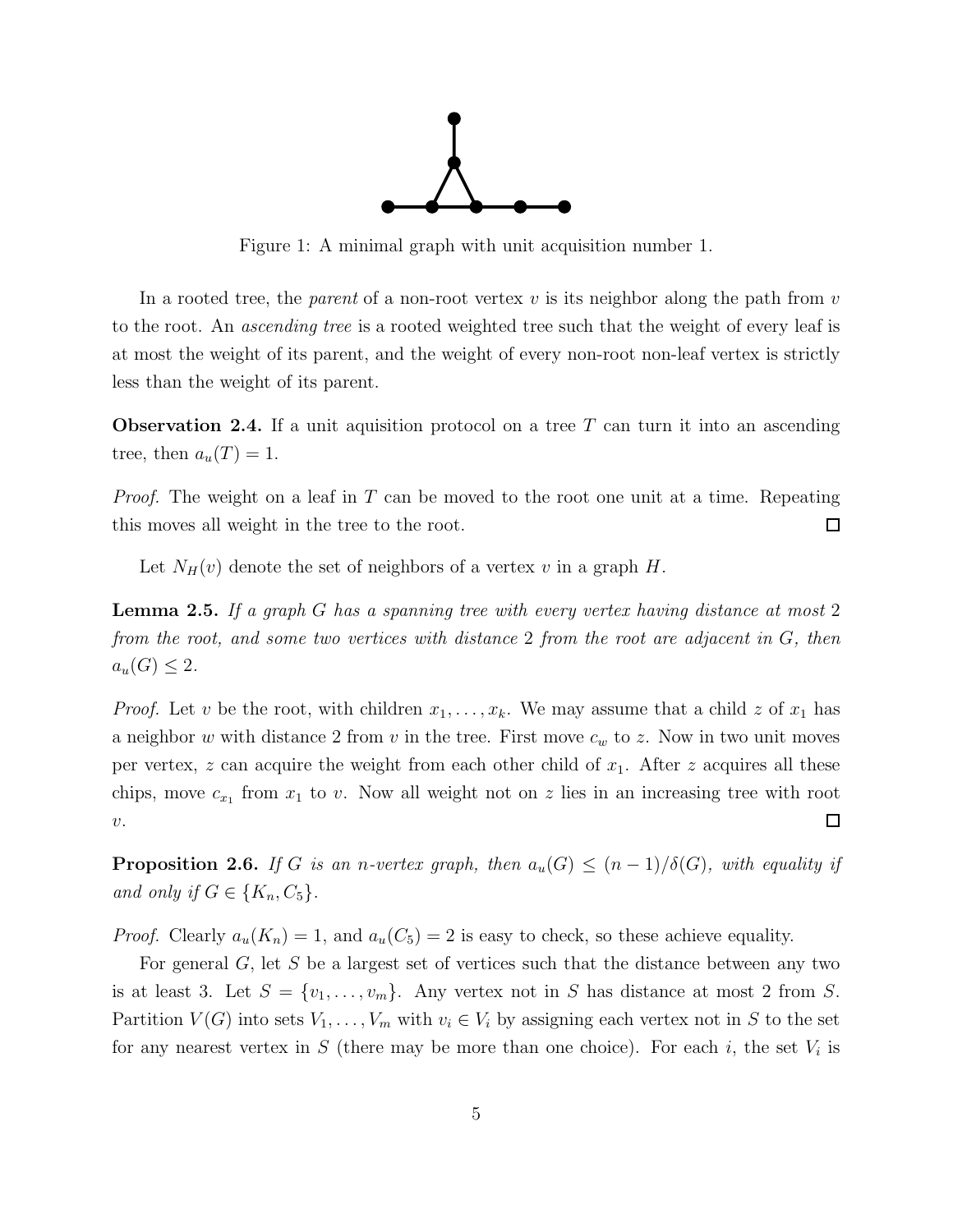the vertex set of a tree  $T_i$  contained in G such that  $d_{T_i}(v_i) = d_G(v_i)$  and each vertex of  $T_i$ has distance at most 2 from  $v_i$ .

Let  $x_i$  be a vertex of  $N_{T_i}(v_i)$  with least degree in  $T_i$ , and let  $X_i = N_{T_i}(x_i) - \{v_i\}$ . Move  $c_{x_i}$  from  $x_i$  to  $v_i$ , making  $T_i - X_i$  an ascending tree in G rooted at  $v_i$ . All weight on  $T_i - X_i$ can now move to  $v_i$ , so  $a_u(T_i) \leq d_{T_i}(x_i)$ . By the choice of S, we have  $N_G(v_i) \subseteq V_i$ . Hence

$$
a_u(T_i) \le d_{T_i}(x_i) \le \frac{|V(T_i)| - 1}{d_G(v_i)} \le \frac{|V(T_i)| - 1}{\delta(G)}.
$$
\n(1)

Therefore,

$$
a_u(G) \le \sum_{i=1}^m a_u(T_i) \le \sum_{i=1}^m \frac{|V(T_i)| - 1}{\delta(G)} \le \frac{n-1}{\delta(G)}.\tag{2}
$$

Now suppose  $a_u(G) = \frac{n-1}{\delta(G)}$ ; note that  $\delta(G) > 1$  is needed unless  $G = K_2$ . Equality always holds for  $K_n$ , so assume  $G \neq K_n$ . Equality at the end of (2) requires  $m = 1$ , which by the definition of S requires diameter 2. Equality at the end of (1) requires  $d_G(v_1) = \delta(G)$ . Equality in the middle of (1) requires that all neighbors of  $v_1$  have the same degree in  $T_1$ . If some vertex at distance 2 from  $v_1$  has two neighbors in  $N(v_1)$ , then  $T_1$  can be changed to reduce the bound. Hence each vertex at distance  $2$  from  $v$  has another neighbor at distance 2, since  $\delta(G) > 1$ . Now Lemma 2.5 implies  $a_u(G) \leq 2$ .

Let  $k = \delta(G)$ . Equality in (2) now requires  $(n - 1)/k = 2$ . This also equals  $d_{T_1}(x_i)$ , so each neighbor of v has one child in  $T_1$ . Recall also that each vertex at level 2 has no neighbor at level 1 other than its parent. Let  $X = N_G(v)$ . Since v has minimum degree in G, every vertex of X is thus adjacent to all except possibly one other vertex of X. If  $k > 2$ , then X can acquire all the weight from level 2, followed by accumulating all except  $c_v$  at one vertex of X, which then acquires  $c_v$  to reach  $a_u(G) = 1$ . Hence we may assume  $k = 2$ , and now avoiding  $a_u(G) = 1$  requires  $G = C_5$ .  $\Box$ 

With a bit more work, Lemma 2.5 can be used to show that  $a_u(G) \leq 2$  when G has diameter 2. We omit this proof, because in Section 5 we prove the stronger result that  $a_u(G) = 1$  when G has diameter 2 and is not  $C_5$  or the Petersen graph.

Our next upper bound is sharp more often. We begin with a lemma used to prove equality in the bound for many graphs. Two chips meet when they reach the same vertex.

**Lemma 2.7.** Given vertices u and v in a graph  $G$ , let  $S$  be a minimal  $u, v$ -cut in  $G$ . If every vertex in S has degree 2 in G, and u and v have no neighbors in S, then the chips from  $u$ and v cannot meet via unit acquisition moves.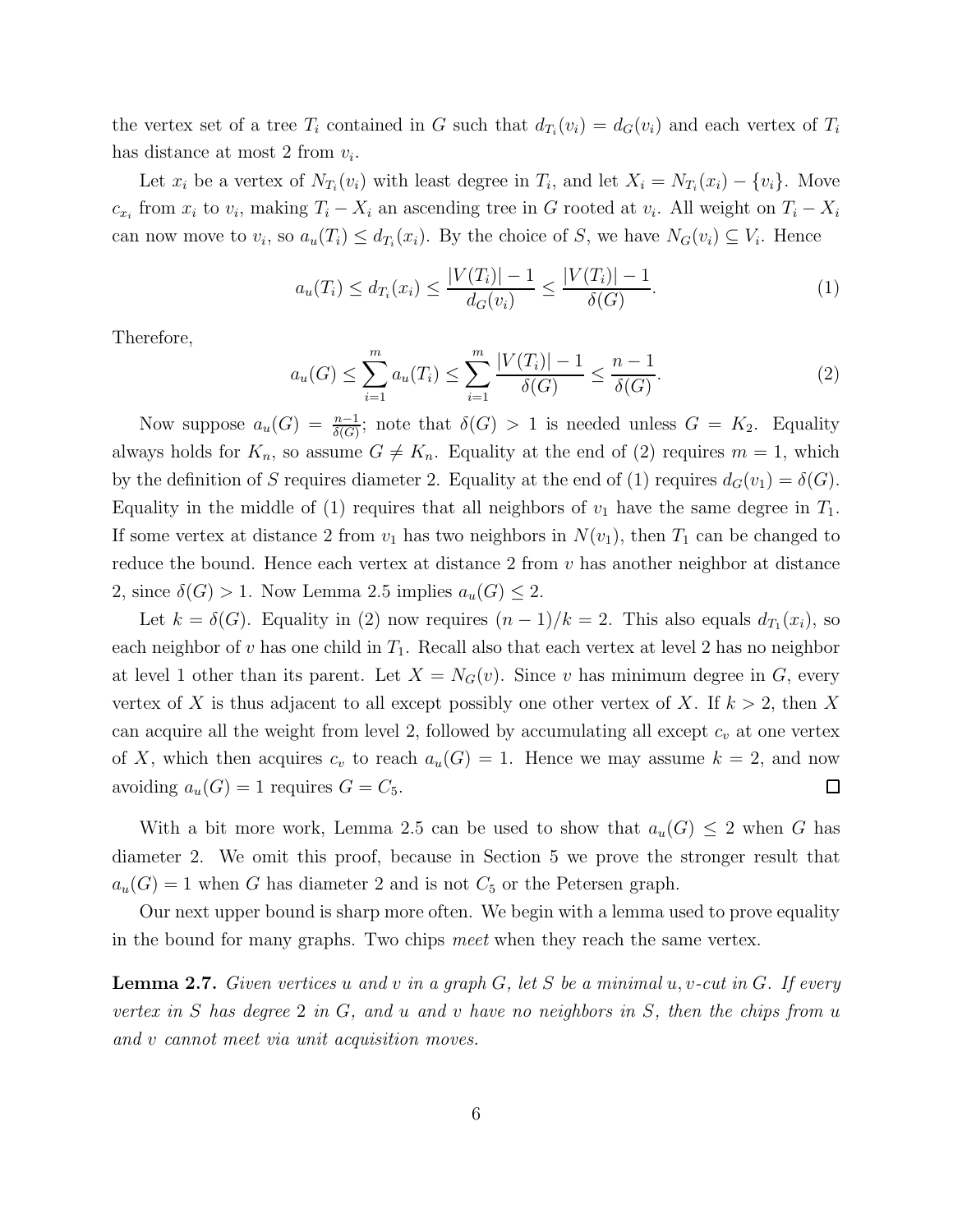*Proof.* Because S is a minimal u, v-cut and every vertex of S has degree 2, no edges are induced by S. If a protocol moves a chip along an edge with endpoint  $x \in S$ , then the first move along an edge incident to x reduces the weight of x to 0 or brings x the chip from a neighbor (which then has weight 0). Since  $u, v \notin N(x)$ , the chip transferred is not  $c_u$  or  $c_v$ . Also, once an endpoint of an edge has weight 0, the edge cannot be used again.

For each  $x \in S$ , delete the first edge at x used by the protocol, or x itself if no edge at x is used. This leaves u and v in distinct components, and no move can transfer  $c_u$  or  $c_v$  from one component to the other. Hence these two chips cannot meet.  $\Box$ 

**Proposition 2.8.** If G is a connected graph, then  $a_u(G)$  is at most the minimum size of a maximal matching in G. For  $m, k \in \mathbb{N}$  with  $k \geq 4$ , some graph  $G_{m,k}$  with maximum degree k has a maximal matching of size m and  $a_u(G_{m,k}) = m$ , achieving equality in the bound.

*Proof.* Let M be any maximal matching in G. The vertices of G can be partitioned into  $|M|$ sets that induce trees with diameter at most 3, each of which has unit acquisition number 1. Thus  $a_u(G) \leq |M|$ .

To construct  $G_{m,k}$ , first let  $H_k$  be the tree with 2k vertices having two central vertices of degree k and  $2k - 2$  leaves. Form  $G_{m,k}$  from m disjoint copies of  $H_k$  as follows. For  $1 \leq i \leq k-1$ , let x and y be leaf neighbors of the two central vertices in the *i*th copy of  $H_k$ , such that x and y still have degree 1 in the graph being formed. Also choose leaf neighbors x' and y' of the two central vertices in the  $(i+1)$ th copy of  $H_k$ . Merge x with x' and y with y', forming two vertices of degree 2. Note that the resulting graph  $G_{m,k}$  decomposes into M copies of  $H_k$ , and the  $m-1$  pairs of vertices formed in the merging steps are vertex cuts in which each vertex has degree 2. Figure 2 shows  $G_{4,5}$ .

The central vertices of the copies of  $H_k$  form a maximal matching of size m in  $G_{m,k}$ . Each vertex covered by this matching has a leaf neighbor in  $G_{m,k}$ . Let  $u_i$  be such a leaf in the *i*th copy of  $H_k$ . Vertices  $u_i$  and  $u_j$  are separated by a vertex cut containing no neighbor of  $u_i$ or  $u_j$  in which each vertex has degree 2. By Lemma 2.7, no two chips in  $\{c_{u_1}, \ldots, c_{u_m}\}$  can meet under any protocol. Hence  $a_u(G_{m,k}) \geq m$ , and equality holds.  $\Box$ 

LeSaulnier et al. [6] proved  $a_t(T) \leq \sqrt{n \lg n}$  when T is an *n*-vertex tree with diameter 4 and constructed an *n*-vertex tree  $T_n$  with diameter 4 such that  $a_t(T_n) \geq (1 - o(1))\sqrt{(n/2)\lg n}$ . For unit acquisition number, a stronger bound holds.

**Proposition 2.9.** If T is a tree of diameter at most 4, then  $a_u(T) \leq \sqrt{n-1} \leq \Delta(T)$ . Equality holds in the first inequality only when  $n-1$  is a square and T is the tree of diameter 4 such that the central vertex and all its neighbors have degree  $\sqrt{n-1}$ .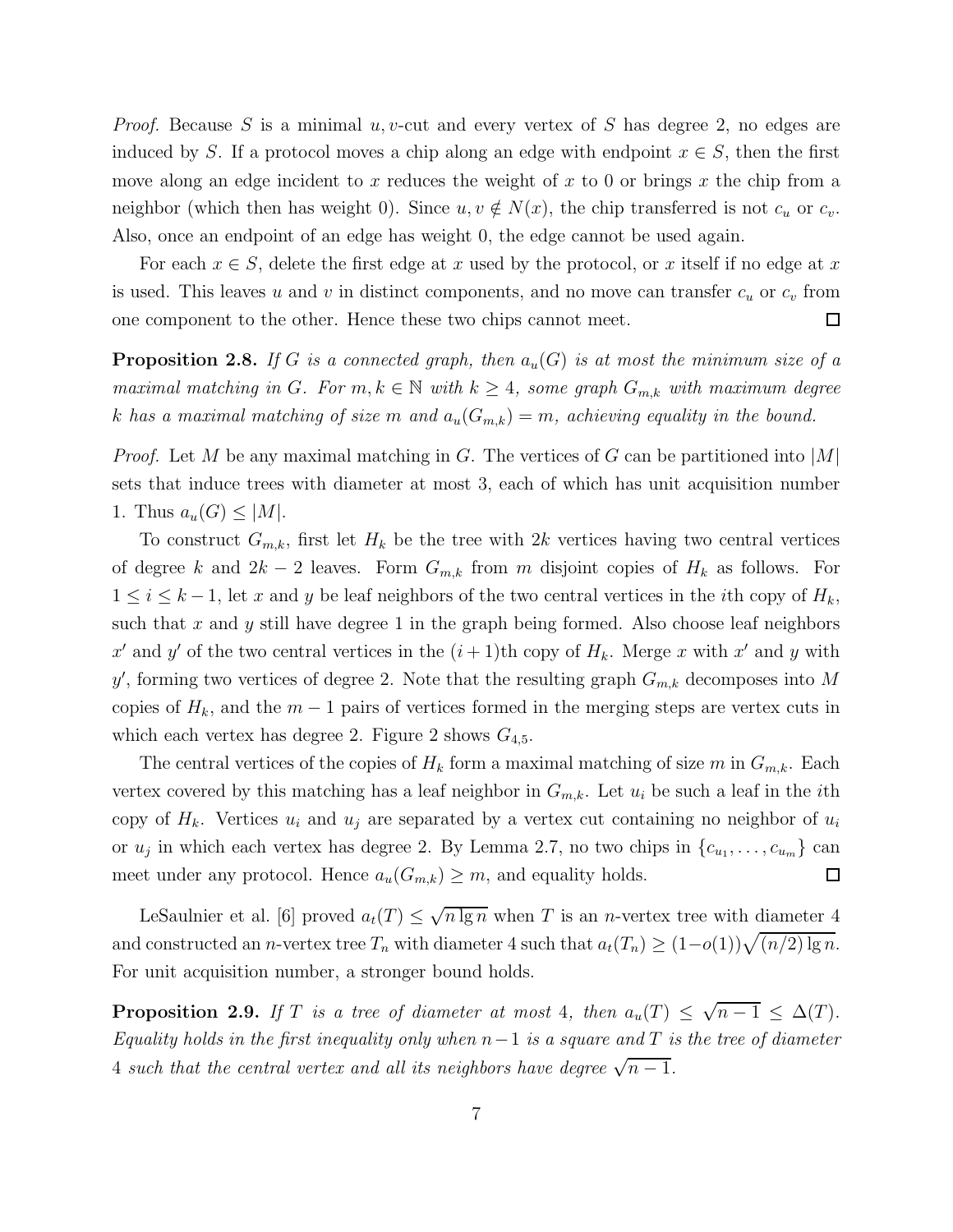

Figure 2: The graph  $G_{4,5}$ .

Proof. Since trees of diameter at most 3 have unit acquisition number 1, we may assume that T has diameter 4. Let v be the central vertex. Let  $k = \sqrt{n-1}$ . Note that when T has diameter at most 4, always  $\Delta(T) \geq k$ , since a tree of diameter at most 4 with maximum degree less than k has fewer than  $1 + k^2$  vertices.

When  $d_T(v) \leq k$ , move all weight to  $N_T(v)$  to obtain  $a_u(T) \leq d_T(v) \leq k$ . Otherwise, move weight 1 to  $v$  from the neighbor  $u$  of  $v$  having least degree. Now the tree formed by deleting u and its leaf neighbors is ascending, so  $a_u(T) \leq 1 + d_T(u) - 1$ . Since in this case  $d_T(v) > k$ , by the pigeonhole principle  $d_T(u) < k$ . Thus  $a_u(T) \leq k$ .

Avoiding  $a_u(T) < k$  first requires  $d_T(v) \geq k$ . Since  $n \geq 1 + d_T(v) d_T(u)$ , having  $d_T(v) \geq k$ requires  $d_T(u) \leq k$ . Since  $a_u(T) \leq d_T(u)$ , avoiding  $a_u(T) < k$  requires  $k = d_T(u) = d_T(v)$ , and T is the tree specified in the theorem statement.

For this tree T, if no weight moves to the root, then weight remains in  $k$  disjoint subtrees. If a chip moves to the root, then the first such chip leaves  $k-1$  isolated vertices with positive weight. Hence  $a_u(T) \geq k$ .  $\Box$ 

# 3 Trees T with  $\Delta(T) = 5$  and  $a_u(T) = 1$

For total acquisition, Lampert and Slater [5] proved  $a_t(G) \geq |V(G)|/2^{\Delta(G)}$  by observing that a vertex v cannot acquire weight more than  $2^{d_G(v)}$  via total acquisition moves. For unit acquisition, no analogous result can be proved, since there is no bound on the amount of weight that a vertex in a tree of maximum degree 5 can acquire.

**Theorem 3.1.** For  $d \in \mathbb{N}$ , there is a tree  $T_d$  with maximum degree 5 and at least d vertices such that  $a_u(T_d) = 1$ .

*Proof.* We inductively construct a rooted tree  $T<sub>d</sub>$  with maximum degree 5 in which we can move all the weight to an ascending tree. We use  $T_d$  to denote the ascending version of  $T_d$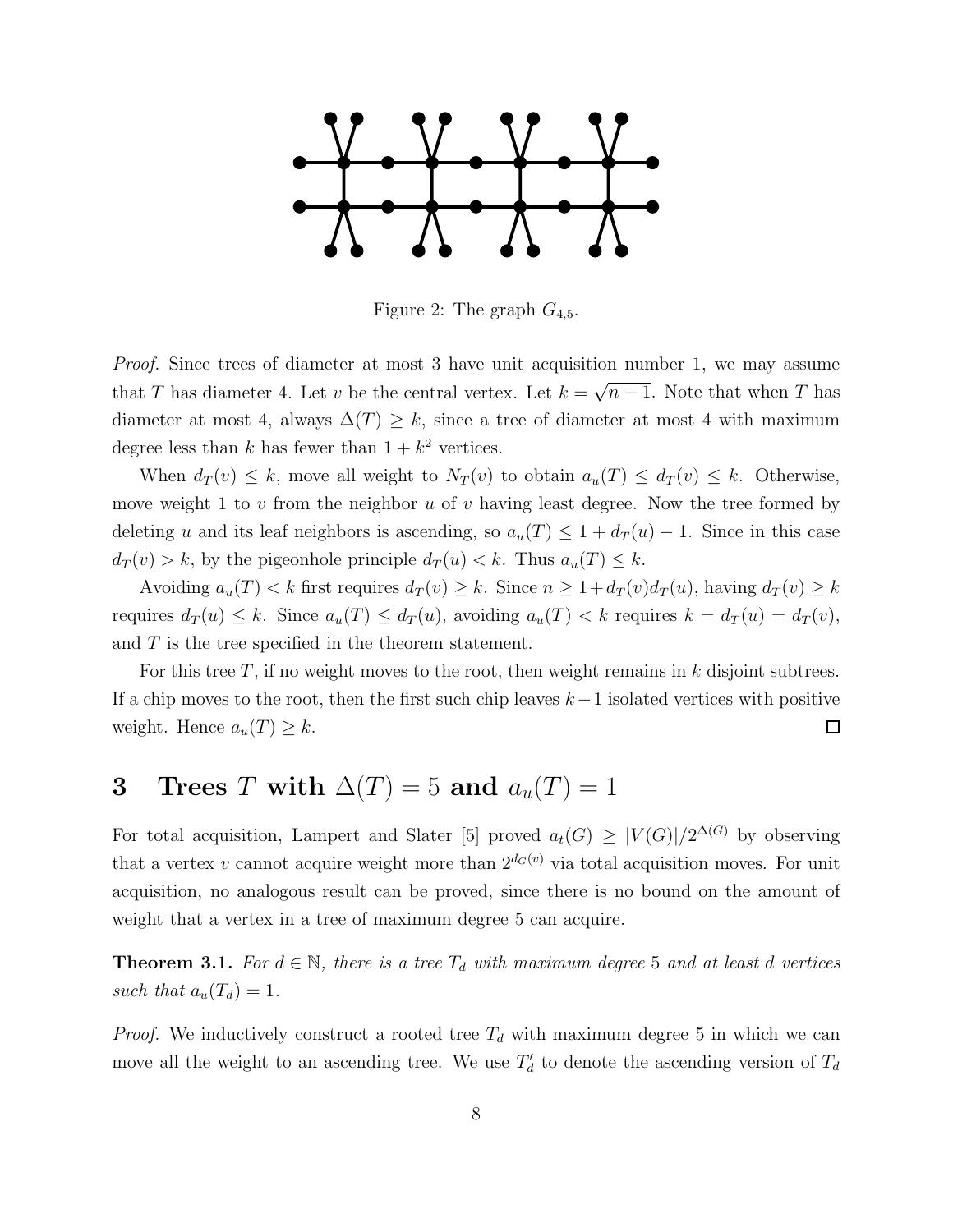after this partial protocol. Since  $T'_d$  is ascending,  $a_u(T_d) = 1$ .

We construct  $T_d$  from  $T_{d-1}$  by adding leaves. Since  $T_d$  contains  $T_{d-1}$ , the partial protocol can be followed on  $T_{d-1}$  to obtain  $T'_{d-1}$  within  $T_d$ . Further unit acquisition moves will then produce  $T'_d$ . The tree  $T_d$  will have d levels, with the root as the first. Thus  $T_1$  consists of only the root. We also specify  $T_2$  explicitly; it consists of the root plus five children. Let  $T_2'$ be the ascending tree produced by moving the chip from one child to the root (see Figure 3).



Figure 3: The first three trees for Theorem 3.1, converted to ascending trees.

We call a vertex with positive weight in  $T'_d$  active, except that some leaves retaining weight 1 may be designated inactive. The root vertex is at level 1; the leaves are at level  $d$ . In  $T'_d$ , the active vertices at level i have weight  $d+1-i$ . Let  $a_d$  denote the number of active vertices at level d in  $T'_d$ , so  $a_2 = 4$ .

For  $d \geq 3$ , we construct  $T_d$  from  $T_{d-1}$  by appending four leaves at each active vertex of  $T'_{d-1}$  on level  $d-1$  and then viewing each vertex as starting with weight 1. To convert  $T_d$ to  $T'_d$ , first perform the protocol on the copy of  $T_{d-1}$  within  $T_d$  formed by levels 1 through  $d-1$ . By the induction hypothesis, this puts weight  $d-i$  at each active vertex in level i, for  $i < d$ .

We now want to use chips from the leaves to increase the weight by 1 at (most) active non-leaf vertices. For i from 1 through  $d-1$  successively, for each active vertex u at level i currently having an active leaf below it on level d, choose such a leaf x and move  $c_x$  up the path through the tree to reach  $u$ . This is possible, because the tree remains ascending throughout the process. See  $T_3$  in Figure 3.

If there is no such leaf below u, then we instead choose some other remaining leaf x that has weight 1, arbitrarily, and designate x inactive. The tree remains ascending, because the parent of this leaf has weight at least 1. More importantly, when we grow  $T_{d+1}$  we will not add leaves below x, since x is inactive. Hence it causes no difficulty if the parent of x also ends the process with weight 1.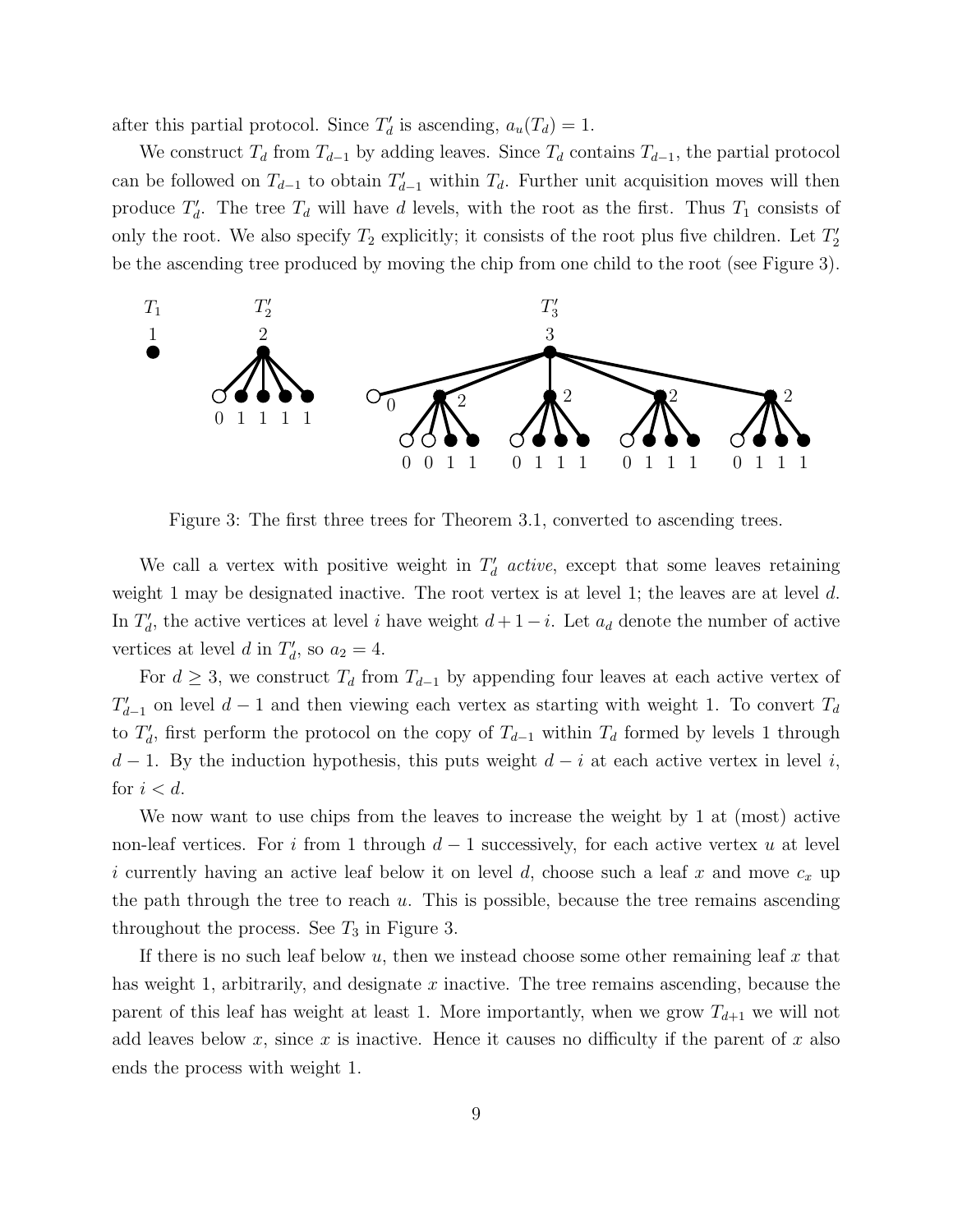The process thus can be completed if the number of leaves added in forming  $T_d$  is at least the total number of active vertices in  $T'_{d-1}$ . The value  $a_i$  is the number of active vertices left at level  $i$  when  $T_i'$  is formed, and this always remains the number of active vertices at level *i*. For  $d \geq 3$ , we thus have

$$
a_d = 4a_{d-1} - \sum_{i=1}^{d-1} a_i.
$$

We can continue growing larger trees with the desired properties if  $a_d > 0$  for  $d \geq 1$ .

With  $a_1 = 1$  and  $a_2 = 4$ , writing the recurrence as  $4a_{d-1} = \sum_{i=1}^{d} a_i$  for  $d \geq 3$  yields  $a_3 =$ 11. The difference of two consecutive instances of the recurrence yields  $a_d = 4a_{d-1} - 4a_{d-2}$ for  $d \geq 4$ , with  $a_2 = 4$  and  $a_3 = 11$ . The solution  $a_d = (3d + 5)2^{d-2}$  for  $d \geq 2$  is easily checked by induction. As desired,  $a_d > 0$  for all d, which completes the proof.  $\Box$ 

For graphs with maximum degree 1, 2, or 3, straightforward case analysis shows that a vertex can acquire weight at most 2, 4, or 10, respectively. With maximum degree 4, growing three leaves at active vertices, the corresponding recurrence in the method above is  $a_d = 3(a_{d-1} - a_{d-2})$  for  $d \geq 4$ , with  $a_2 = 3$  and  $a_3 = 5$ . Also  $a_4 = 6$ ,  $a_5 = 3$ , and  $a_6 = -9$ , so this construction does not grow beyond depth 5, since the nine vertices generated at level 6 do not suffice to augment the higher active vertices. There are 56 vertices at this point, so a vertex an acquire weight 56. With more careful analysis it may be possible obtain a bound on the number of vertices in a tree with unit acquisition number 1 and maximum degree 4.

### 4 Unit Acquisition on Caterpillars

Toward the further understanding of unit acquisition on trees, in this section we characterize the caterpillars with  $a_u(T) = 1$  and give a linear-time algorithm to compute unit acquisition number on caterpillars.

**Definition 4.1.** The path obtained by deleting the leaves of a caterpillar is called the *spine* of the caterpillar. Given a caterpillar T, let  $v_0, \ldots, v_{k+1}$  denote the vertices in the spine of T, indexed in order. The vertices  $v_1, \ldots, v_k$  are the *internal vertices* of the spine of T. In particular, note that  $v_0$  and  $v_{k+1}$  are not leaves of T.

For  $v \in V(T)$ , let  $d'(v)$  denote the number of leaf neighbors of v. For  $s \in \mathbb{N}$ , let  $\ell(s) = \sum_{i=1}^{s} \lceil i/2 \rceil = \lceil \frac{s+1}{2} \rceil$  $\frac{+1}{2}$   $\lfloor \frac{s+1}{2} \rfloor$ . During a protocol, let wt $(v)$  be the current weight on v.

Let S be a set of s consecutive internal vertices on the spine of T, with  $S = \{v_i, \ldots, v_{i+s-1}\}.$ Let the pyramid of S be a set of cells arranged so that  $\min\{j-i+1, i+s-j\}$  cells are stacked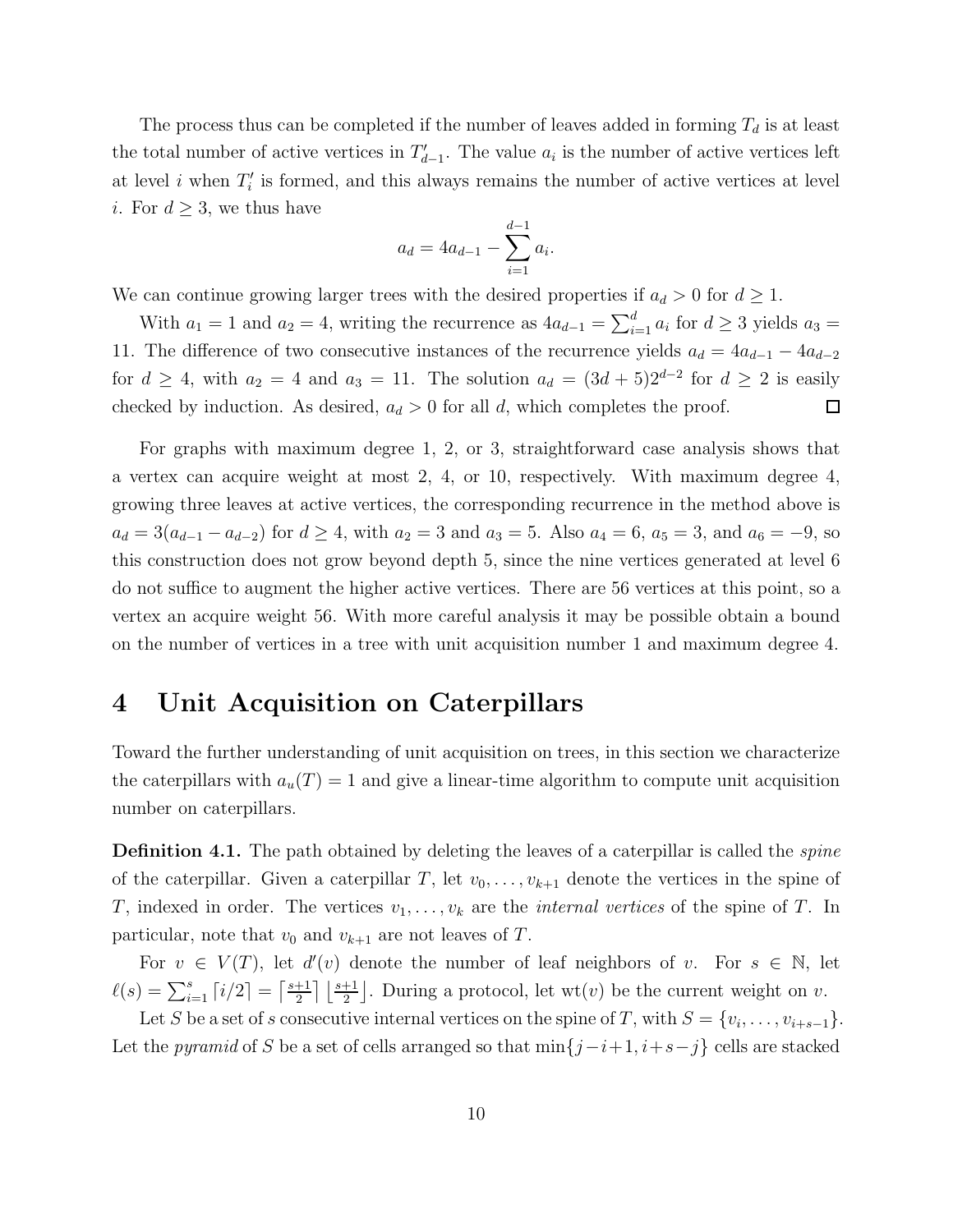above  $v_j$  (see Figure 4). Let  $b_{j,1},\ldots,b_{j,\min\{j-i+1,i+s-j\}}$  denote the cells above  $v_j$ . Counting columns moving in from both ends shows that the pyramid of S has  $\ell(s)$  cells.



Figure 4: Pyramids of lengths 7 and 8 on the spine of a caterpillar.

**Example 4.2.** In  $P_5$  and in the caterpillar J obtained from  $P_5$  by appending a leaf at the central vertex, the spine has three vertices, which we label  $v_0, v_1, v_2$  (so  $k = 1$ ). The condition in the theorem below requires  $d'(v) \geq 1$  for every internal spine vertex, so  $a_u(P_5) > 1$ . Indeed, applying Lemma 2.7 to leaf neighbors of the ends of the spine also requires each internal spine vertex to have at least one leaf neighbor when  $a_u(T) = 1$ . Since J has only one internal spine vertex, and  $d'(v_1) = 1$ , the condition below is satisfied, and  $a_u(J) = 1$ .

**Theorem 4.3.** Let T be a caterpillar with spine vertices  $v_0, v_1, \ldots, v_k, v_{k+1}$  in order. The unit acquisition number of T is 1 if and only if for  $1 \leq s \leq k$ , every set S of s consecutive internal vertices on the spine satisfies  $\sum_{v \in S} d'(v) \ge \ell(s) = \lceil \frac{s+1}{2} \rceil$  $\frac{+1}{2}$   $\left\lfloor \frac{s+1}{2} \right\rfloor$ .

Necessity and sufficiency of the condition both take some work, so we separate these proofs into two items.

#### **Theorem 4.4.** The condition on S in Theorem 4.3 is necessary for  $a_u(T) = 1$ .

*Proof.* Let  $S = \{v_j, \ldots, v_{j+s-1}\}\$ . To simplify notation, let  $u_i = v_{i+j-1}$  for  $0 \le i \le s+1$ , so  $S = \{u_1, \ldots, u_s\}$ . Assume  $a_u(T) = 1$ . As noted in Example 4.2,  $d'(u_i) \ge 1$  for all i, by Lemma 2.7. Hence  $u_0$  has a leaf neighbor x, and  $u_{s+1}$  has a leaf neighbor y, and in some protocol A the chips  $c_x$  and  $c_y$  must meet. We prove  $\sum_{v \in S} d'(v) \ge \ell(s)$ .

Since chips in fact are indistinguishable, we may assume that at any point in  $\mathcal A$  the chips on a vertex v are listed from bottom to top in their order of arrival at v. We may also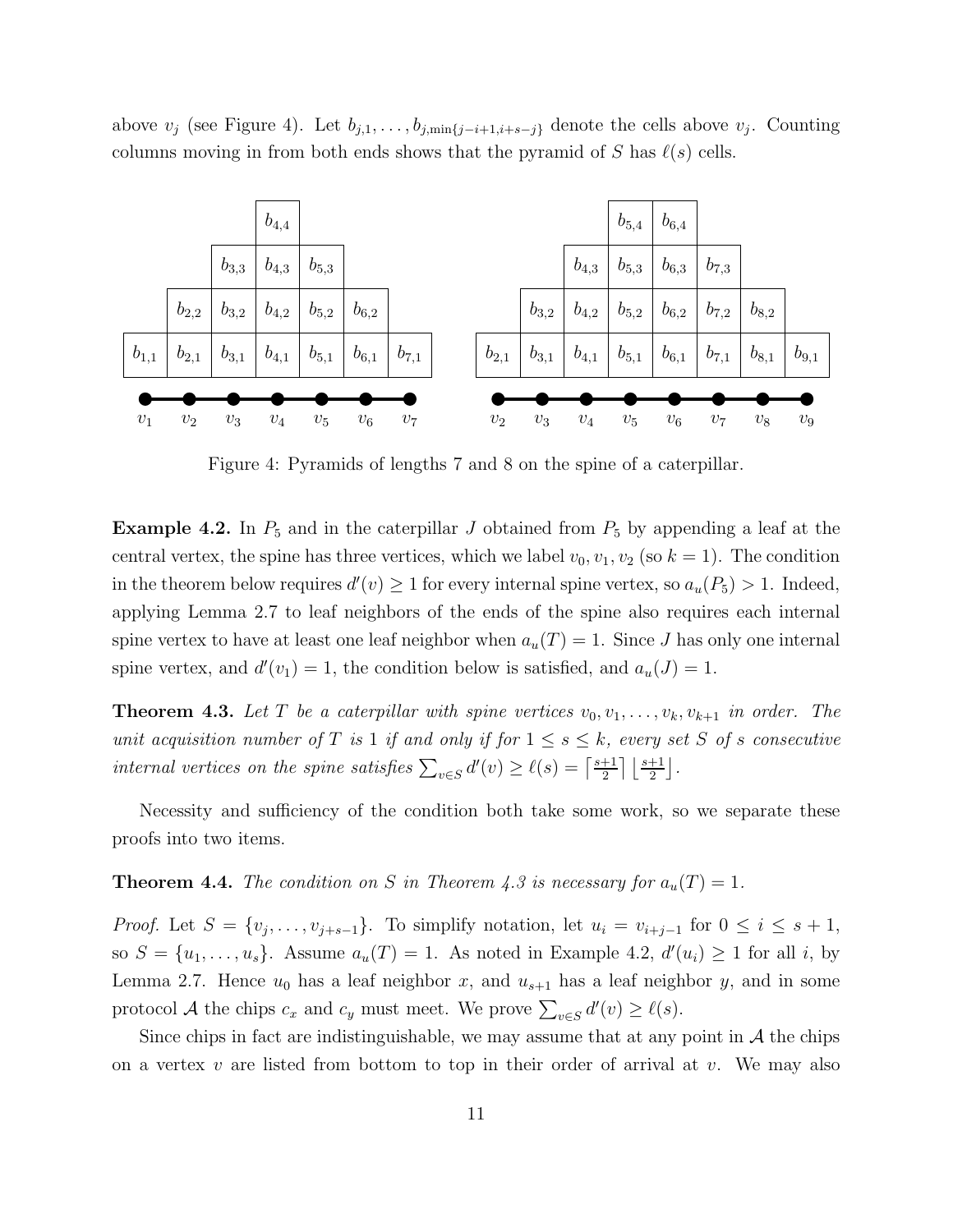assume that the a chip moved off a vertex is the most recent chip that arrived there, again since chips are indistinguishable. In particular, the bottom chip on v is always  $c_v$ . Also, since  $a_u(T) = 1$  requires all chips eventually to be on one vertex, it requires  $c_x$  and  $c_y$  to meet even under this restriction on the movement of chips.

Since a chip arriving at v will be placed on the top, by the weight rule for moves the height of a chip in its current stack strictly increases each time it moves. Since  $c_x$  and  $c_y$ start two steps from  $S$ , this implies that they can never occupy cells in the pyramid over  $S$ . Indeed, since they start two steps away from S, when on a vertex of S they must be at least one step above the pyramid (here we consider the chip on  $u_j$  to be at the point  $(j, 0)$ ).

If a chip  $c_v$  ever moves from v, then thereafter  $wt(v) = 0$ . If  $c_v$  moves from v when  $c_x$  and  $c_y$  are separated by v, then  $c_x$  and  $c_y$  cannot meet under A. We will consider only protocols that move no such chips before  $c_x$  and  $c_y$  meet. This also requires that leaf neighbors of spine vertices between  $c_x$  and  $c_y$  always have weight at most 1.

For  $1 \leq i \leq s$ , let  $\mu_i = \min\{i, s+1-i\}$ ; note that  $\mu_i$  is the number of cells above  $u_i$ in the pyramid over S. At any point in A, let  $g(u_i) = \max\{\mu_i - \text{wt}(u_i) + 1, 0\}$  for  $u_i \in S$ . Viewing chips at  $u_i$  as filling cells above  $u_i$  in the pyramid over S,  $g(u_i)$  gives the number of empty cells above  $u_i$  (there may also be chips above the pyramid when there are no empty cells above a vertex). Recall that  $c_x$  and  $c_y$  cannot occupy cells inside the pyramid over S.

During A, let  $V_{x,y}$  denote the set of vertices in S internal to the path in T joining the current locations of  $c_x$  and  $c_y$ . Let l denote the number of chips on leaf neighbors of vertices in  $V_{x,y}$ . As noted earlier, such leaves have at most one chip, so l equals the number of leaf neighbors of vertices in  $V_{x,y}$  having weight 1.

At a given time in A, let  $h = \sum_{u_i \in V_{x,y}} g(u_i) - l$ . Under the assumption  $\sum_{v \in S} d'(v) < l(s)$ , we will show by induction on the number of moves in A that  $h > 0$  and  $V_{x,y} \neq \emptyset$  throughout A. With  $V_{x,y}$  remaining nonempty,  $c_x$  and  $c_y$  never meet. Initially,  $V_{x,y} = S$  and  $g(u_i) = \mu_i$ for  $u_i \in S$ ; also  $l = \sum_{v \in S} d'(v)$ . Thus  $h = \ell(s) - l > 0$  by assumption, and  $V_{x,y} \neq \emptyset$ .

Suppose that  $h > 0$  and  $V_{x,y} \neq \emptyset$  at some point in A. Consider the next move in A. To decrease h, either  $g(u_i)$  must decrease for some  $u_i \in V_{x,y}$ , or l must increase. If  $g(u_i)$ decreases, then some cell  $b_{i,r}$  in the column over  $u_i$  (between  $c_x$  and  $c_y$ ) becomes filled. Since no vertex of weight 0 can lie between  $c_x$  and  $c_y$ , we have  $i \notin \{1, s\}.$ 

A chip that moves to  $b_{i,r}$  must come from a leaf neighbor of  $u_i$  with weight 1 or from  $b_{i\pm1,r'}$  with  $r' < r$ . If the chip moves to  $b_{i,r}$  from a leaf neighbor of  $u_i$ , then  $g(u_i)$  decreases by 1, and l decreases by 1, so h and  $V_{x,y}$  are unchanged. If the chip moves to  $b_{i,r}$  from  $b_{i\pm1,r'}$ , then let  $u_{i'}$  be the vertex contributing the chip. By our restrictions on chip movement, the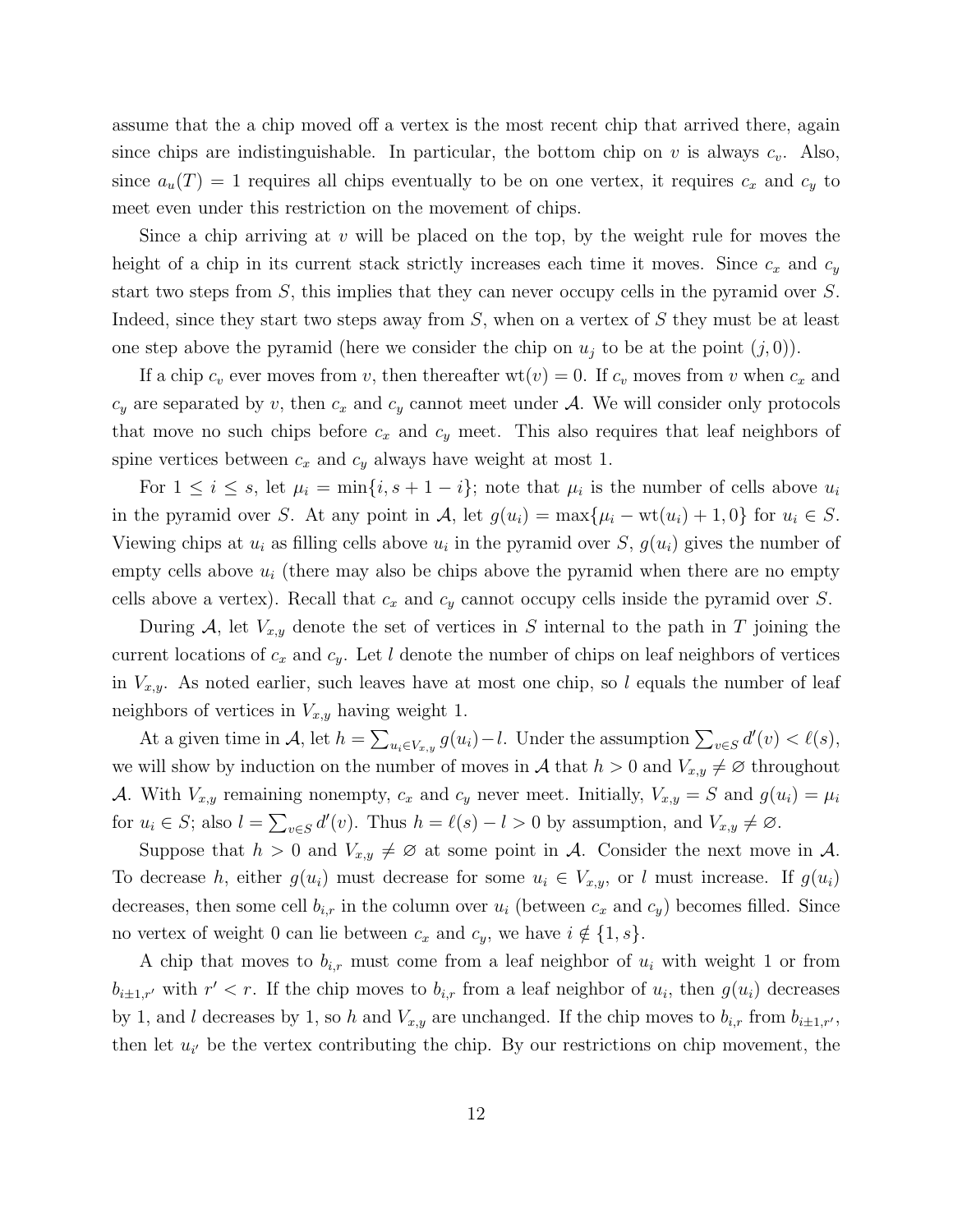weight on  $u_{i'}$  prior to the move is r', and  $b_{i',r'}$  is empty after the move. Also, since  $r' \leq \mu_i$ , neither  $c_x$  nor  $c_y$  can be on  $u_{i'}$ . This yields  $i, i' \in V_{x,y}$ , so  $\sum_{u_i \in V_{x,y}} g_{u_i} - l$  is unchanged, and  $V_{x,y}$  and h are both unchanged by this move.

Therefore a decrease in h must come from l increasing. This requires moving  $c_x$  and  $c_y$ away from each other. If such movement does not enlarge  $V_{x,y}$ , then l does not increase and h does not change. Hence we may assume that  $c_y$  moves to the right from  $u_j$  to  $u_{j+1}$ , adding  $u_j$  to  $V_{x,y}$ , with  $u_j$  still having  $l_j$  leaf neighbors with weight 1.

Since y began to the right of S, there was a most recent time when  $c_y$  moved from  $u_{j+1}$ to  $u_j$ . At that point, h grew by at least  $l_j$ , since then  $g(u_{j+1}) = g(u_i) = 0$  and there were at least  $l_j$  leaves of  $u_j$  with weight 1. This increase of  $l_j$  has not been counted in any of the moves analyzed above. Furthermore, between that move and when  $y$  moves back, no chip from a leaf neighbor of  $u_i$  can move into a cell in the pyramid over S, because it would have to land above  $c_y$ , which is already outside the pyramid. Hence the bonus contribution of  $l_j$ to h persists until  $c_y$  moves away, keeping h still positive after that move.

 $\Box$ 

Hence h remains positive and  $V_{x,y}$  remains nonempty, as desired.

#### **Theorem 4.5.** The condition specified in Theorem 4.3 is sufficient for  $a_u(T) = 1$ .

*Proof.* Recall that the condition is the requirement that  $\sum_{v \in S} d'(v) \ge \ell(s)$  whenever  $1 \le$  $s \leq k$  and S is a set of s consecutive vertices among the internal vertices  $v_1, \ldots, v_k$  along the spine, where  $d'(v)$  is the number of leaf neighbors of v and  $\ell(s) = \lceil \frac{s+1}{2} \rceil$  $\frac{+1}{2}$   $\lfloor \frac{s+1}{2} \rfloor$ . Let  $v_{i,m}$ denote the mth leaf neighbor of vertex  $v_i$  along the spine, for  $1 \leq m \leq d'(v_i)$ . Let A be the set of leaf neighbors of  $v_1, \ldots, v_k$ , so  $|A| \geq \ell(k)$ . Let B be the set of cells in the pyramid over  $\{v_1, \ldots, v_k\}$ , so  $|B| = \ell(k)$ .

We specify edge costs  $w$  for the complete bipartite graph with parts  $A$  and  $B$ , by

$$
w(v_{j,m}b_{i,h}) = \begin{cases} |i-j| & \text{if } h > |i-j| \\ \infty & \text{if } h \leq |i-j| \end{cases}.
$$

By assumption,  $|A| \ge |B|$ . If  $|A| > |B|$ , vertices can be added to B (with zero cost on incident edges) until the parts have equal size. Let  $M$  be a perfect matching of minimum cost in the resulting graph. Such a matching can be obtained by the Hungarian Algorithm [8, 10].

**Claim 1:** M has finite cost. Let H be the subgraph formed by the edges of positive finite cost. We prove that H contains a matching that covers  $B$ . By Hall's Theorem [3], this holds if and only if  $|N_H(X)| \geq |X|$  whenever  $X \subseteq B$ . If if fails, then let  $X \subseteq B$  be a minimal set such that  $|N_H(X)| < |X|$ .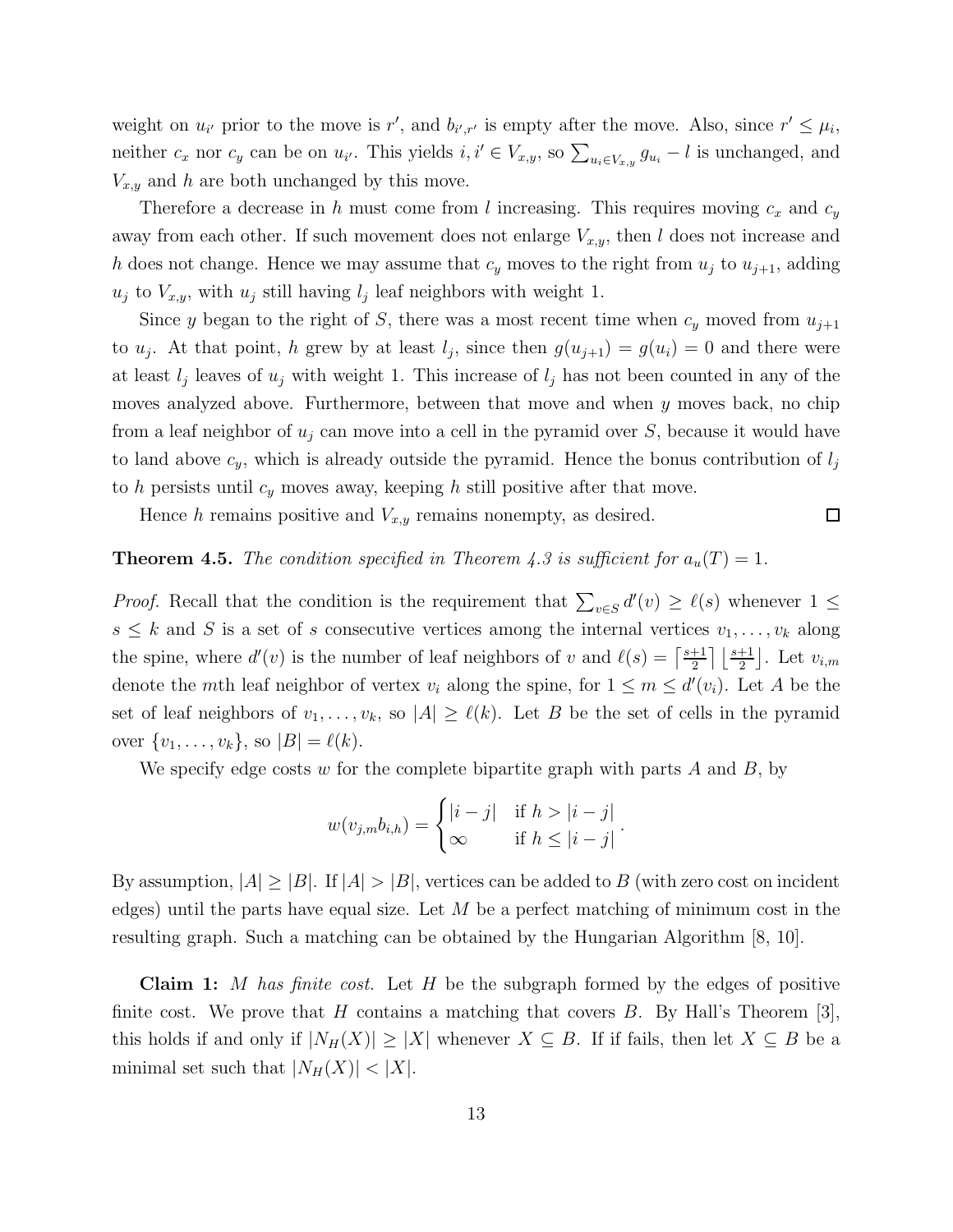Because X is minimal, it follows that the subgraph of H induced by X and  $N_H(X)$  is connected. For  $b_{i,h} \in B$ , by definition  $N_H(b)$  is the set of leaf neighbors of the spine vertices  $v_j$  such that  $|i-j| < k$ ; these spine vertices are consecutive along the spine. If the union of these segments for the vertices of  $X$  is not a single consecutive segment, then again  $X$  is not a minimal failure of Hall's Condition. Thus  $N(X) = \sum_{j=a}^{b} d'(v_j)$  for some a and b.

By definition, all leaf neighbors of  $v_i$  are in  $N_H(b_{i,h})$ . Hence each element of X lies in the pyramid over  $\{v_a, \ldots, v_b\}$ . Thus  $|X| \le \ell(b-a+1)$ . We now have  $|N(X)| = \sum_{j=a}^{b} d'(v_j) \ge$  $\ell(b-a+1) \ge |X|$ . Thus Hall's Condition is satisfied, and M has finite cost.

We use M to specify a protocol that converts T into an ascending tree. We fill all cells in the pyramid by moving to each cell the chip on the leaf vertex matched to it in  $M$ . This places weight  $1 + \mu_i$  on  $v_i$  for  $1 \leq i \leq k$ . Vertices  $v_0$  and  $v_{k+1}$  retain their original chips and weight 1. Leaves not matched by edges with positive cost in  $M$  also retain weight 1 in  $T$ . Hence this new distribution  $T'$  is an ascending tree, with unit acquisition number 1.

The chip from the leaf  $v_{j,m}$  matched to cell  $b_{i,h}$  will move  $|i-j|$  steps along the spine to reach the assigned destination  $v_i$ , but we still must determine a feasible order for these moves to occur in a protocal. We begin by representing the desired moves on a grid. Place a filled circle for  $b_{i,h}$  at the lattice point  $(i,h)$ . For an edge  $v_{j,m}b_{i,h}$  in M, draw a line segment from  $(j, h - |i - j|)$  upward along a diagonal to the circle at  $(i, h)$ . When  $i = j$ , the segment has length 0 (see Figure 5). Each circle corresponding to a cell in the pyramid is the top end of one segment, and the slope of each segment is  $\pm 1$ .



Figure 5: A matching being converted to a protocol.

These line segments may overlap (one may contain another), but they do not cross.

Claim 2: Two non-collinear segments in the grid diagram cannot share a lattice point  $(a, b)$  if one extends above  $(a, b)$  and the other extends below  $(a, b)$ . If the segment L extending above contains  $(a-1, b+1)$  and the segment L' extending below contains  $(a-1, b-1)$ , then M contains edges  $v_{j,m}b_{i,h}$  and  $v_{j',m'}b_{i',h'}$  such that  $j > a \geq i$  and  $j' < a \leq i'$ . These edges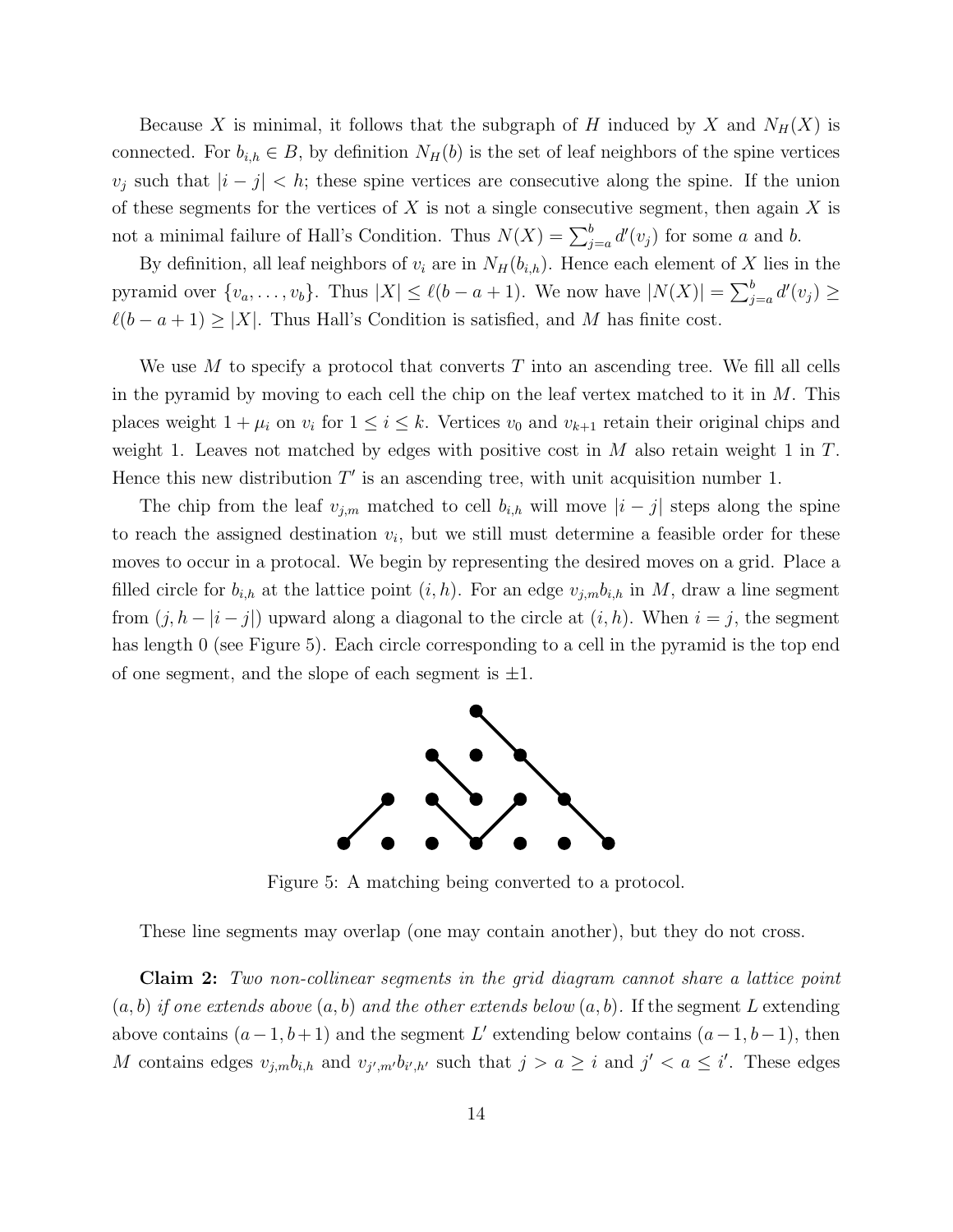have cost  $i - j$  and  $i' - j'$ , but since  $j' < j$  and  $i \leq i'$ , we have  $|i - j'| + |i' - j| < (i - j) + (i' - j')$ . Hence replacing these edges in M with the edges  $v_{j,m}b_{i',h'}$  and  $v_{j',m'}b_{i,h}$  yields a matching M' with smaller cost, contradicting the minimality of M.

Similarly, if the segment L extending above contains  $(a+1,b+a)$  and the segment L' extending below contains  $(a+1,b-1)$ , then M contains edges  $v_{j,m}b_{i,h}$  and  $v_{j',m'}b_{i',h'}$  such that  $j < a \leq i$  and  $j' > a \geq i'$ , and the edges  $v_{j,m}b_{i',h'}$  and  $v_{j',m'}b_{i,h}$  have smaller total cost.

Finally, we convert the grid diagram to a protocol. We have  $\ell(s)$  segments reaching the points for cells in the pyramid; they may have length 0. A segment  $D$  is below a segment  $D'$ if  $D$  and  $D'$  contain points with the same horizontal coordinate such that the point in  $D$  is vertically below the point in  $D'$ , or if  $D$  and  $D'$  are collinear and the destination cell of  $D$  has a smaller vertical coordinate than that of  $D'$ . By Claim 2, no two distinct segments can be below each other. Linearly order the cells of the pyramid by iteratively taking a remaining cell  $b_{i,h}$  such that no remaining cell has its segment below that of  $b_{i,h}$ .

The resulting linear order on the points is the order in which we fill the cells to obtain the ascending tree described earlier. When  $b_{i,h}$  is to be filled, and  $v_{j,m}b_{i,h}$  is the edge incident to it in M, the chip from the mth leaf neighbor of  $v_j$  is moved to  $v_i$ . Since all segments below the edge for this segment have been processed, and this segment is not below any edge that has been processed, the current weights on the spine vertices from  $v_i$  to  $v_i$  permit this chip to move as desired. Hence we convert T to an ascending tree, and  $a_u(T) = 1$ .  $\Box$ 

Theorem 4.3 yields a linear-time algorithm for  $a_u(T)$  on caterpillars.

**Corollary 4.6.** There is a  $O(|V(T)|)$ -time algorithm that determines the unit acquisition number of a caterpillar T.

*Proof.* Let T be a caterpillar, drawn with the spine in order from left to right. The algorithm iteratively removes the largest caterpillar subtree having unit acquisition number 1 that contains the left end of the remaining spine. This caterpillar is determine by applying the condition in Theorem 4.3.

When removing a subtree  $T'$ , it may be necessary to count a member of the spine of T belonging to T' as a leaf of T' in some cases: 1) the leftmost member of  $T_i$  has no leaf neighbors, 2) the rightmost member of  $T_i$  has no leaf neighbors, or 3) the two rightmost members of  $T_i$  have no leaf neighbors (see Figure 6).

The algorithm partitions the vertex set of  $T$  into set inducing caterpillars with unit acquisition number 1, so it provides an upper bound for  $a_u(T)$ . If  $a_u(T)$  is less than the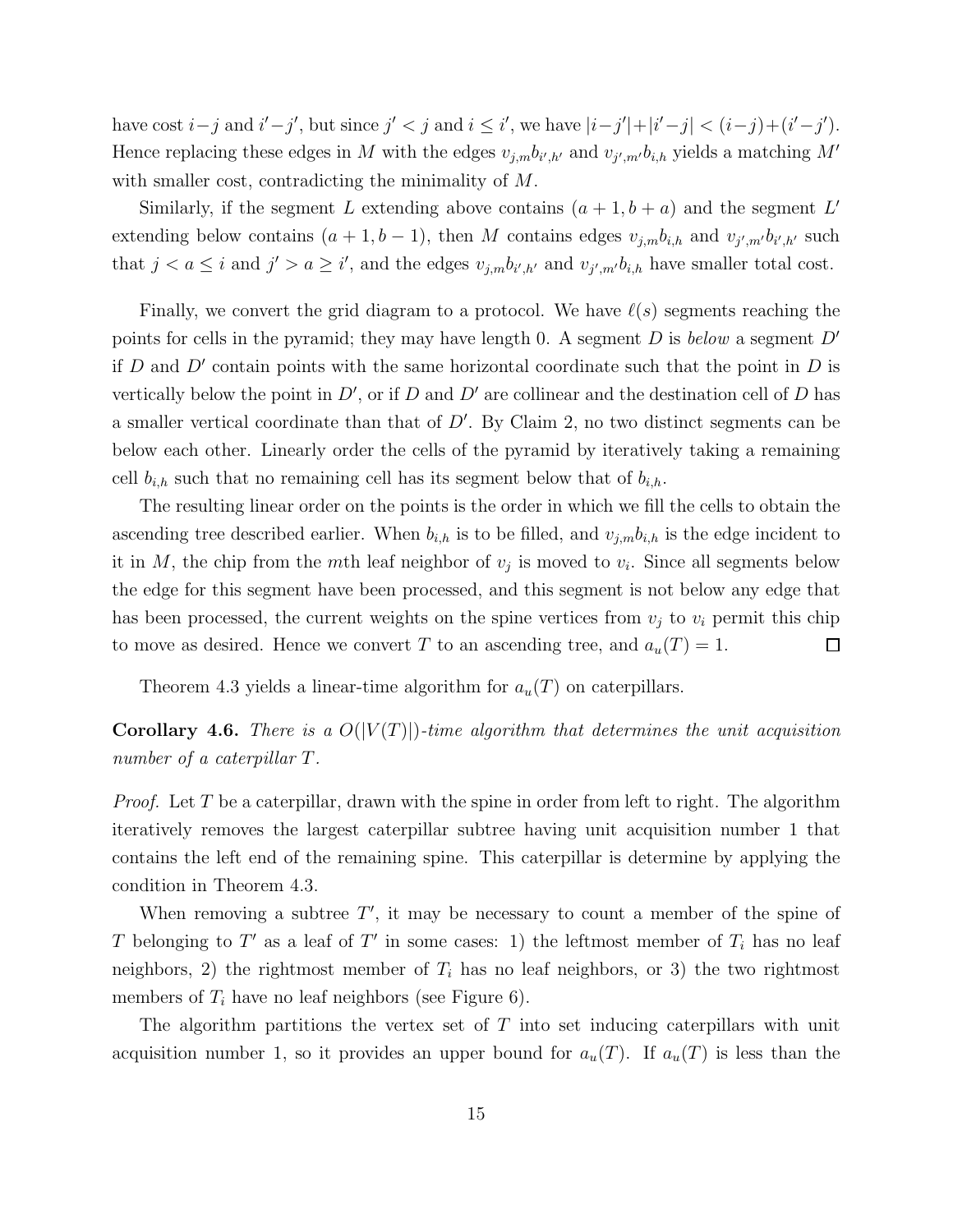

Figure 6: Situations where a spine vertex is treated as a leaf in a subtree.

bound provided by the algorithm, then an optimal protocol collects all the weight at  $a_u(T)$ vertices. The weight on each one of these vertices comes from a subtree of  $T$  that is a caterpillar. Since this partitions  $V(T)$  into fewer sets inducing caterpillars, and the spines of these caterpillars and those found by the algorithm, some caterpillar  $T^*$  used by the optimal protocol properly contains some caterpillar T' found by the algorithm, extending farther on both ends. Now the necessity of the condition in Theorem 4.3 for  $T^*$  implies that the condition also holds for the extension of  $T'$  to the right end of  $T^*$ , and then sufficiency of the condition contradicts the choice of  $T'$  to be a largest caterpillar from its left end.

To run the algorithm, we first compute the values  $d'(v)$  for vertices along the spine, in time linear in  $|V(T)|$ . To understand the subsequent running time, consider the extraction of the first caterpillar. The condition of Theorem 4.3 must be checked. Since the condition is specified over all segments of internal vertices of the subtree, it also holds for all subsegments. That is, we grow the potential caterpillar from the left. If the condition holds for the first  $i - 1$  internal vertices of the spine, then we next test the segments ending at the ith internal vertex. At the point where the test first fails, the number of sums that have been tested is quadratic in the length of the spine examined so far, but the number of leaves adjacent to those spine vertices is also quadratic in that length. Thus, the number of sums performed is linear in the number of vertices that are collected by the first caterpillar. Since this holds for each subcaterpillar, the entire algorithm runs in time linear in  $|V(T)|$ . □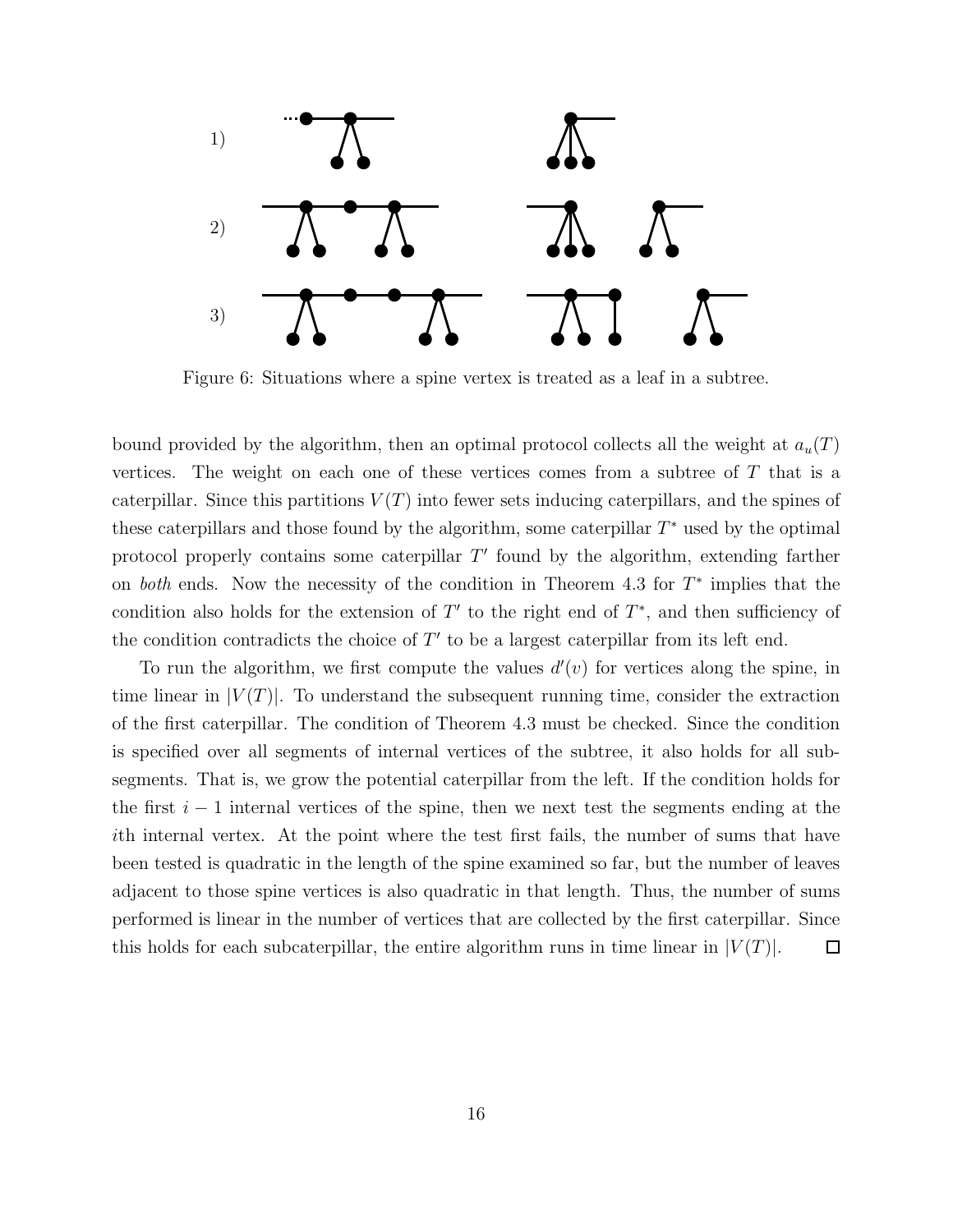### 5 Diameter 2

In this section we prove  $a_u(G) = 1$  for every graph G with diameter 2 except  $C_5$  and the Petersen graph, where we show that the value is 2.

We begin with a lemma. A *solo-neighbor* of a vertex u in a clique  $Q$  with at least two vertices is a vertex outside  $Q$  whose only neighbor in  $Q$  is  $u$ .

**Lemma 5.1.** Let G be a graph with diameter 2. If  $Q$  is a clique in  $G$  with at least two vertices, and there exists  $u \in Q$  such that u has no solo-neighbor, then  $a_u(G) = 1$ .

*Proof.* Given such a vertex u, let v be another vertex in Q. Since u has no solo-neighbor relative to  $Q$ , every vertex has a path of length at most 2 to  $v$  that does not pass through u. Thus moving  $c_u$  to v converts G to a graph with a spanning ascending tree.  $\Box$ 

The girth of a graph G having a cycle is the minimum length of a cycle in  $G$ .

**Theorem 5.2.** If G is a graph with diameter 2 that is not  $C_5$  or the Petersen graph, then  $a_u(G) = 1.$ 

Proof. A graph with diameter 2 that is not a star has girth at most 5. We consider cases.

**Case 1:** G has girth 3. Let Q be a maximum clique in G, so  $|Q| \geq 3$ . Let S be the set of vertices outside Q having a neighbor in Q, and let  $U = V(G) - Q - S$ . If  $U = \emptyset$ , then  $a_u(G) = 1$ . If some vertex u in Q has no solo-neighbor, then Lemma 5.1 yields  $a_u(G) = 1$ .

In the remaining case,  $U \neq \emptyset$ , and every vertex of Q has a solo-neighbor. Choose  $u, v, w \in Q$ . Let S' be the set of solo neighbors of vertices in  $Q - \{w\}$ . If  $N_G(z) \subseteq S'$  for some  $z \in U$ , then w has distance 3 from z. Hence U has no such bad vertex.

Begin by moving all weight from solo-neighbors of  $v$  to  $v$ . Next move all weight from solo-neighbors of u to v, two moves per chip; note that now  $wt(v) \geq 3$ . Next move  $c_u$  to w, and let each vertex of  $Q - \{u, v, w\}$  acquire the chip from one of its solo-neighbors. Now  $wt(v) \geq 3$ , all vertices of  $Q - \{u, v\}$  have weight 2, other vertices retaining positive weight have weight 1, and every vertex with weight 1 has a neighbor in  $Q - \{u\}$  or a neighbor of weight 1 with a neighbor in  $Q - \{u\}$  (because U has no bad vertex). Hence positive weight remains only on an ascending tree rooted at v, and  $a_u(G) = 1$ .

**Case 2:** G has girth 4. Let  $w, x, y, z$  be the vertices of a 4-cycle in order. Move  $c_w$  to x and  $c_z$  to y. We claim that all the weight is now contained in disjoint ascending trees  $T_x$  and  $T_y$  to x and y. If so, then x and y can acquire all the weight, after which it can be combined along the edge xy.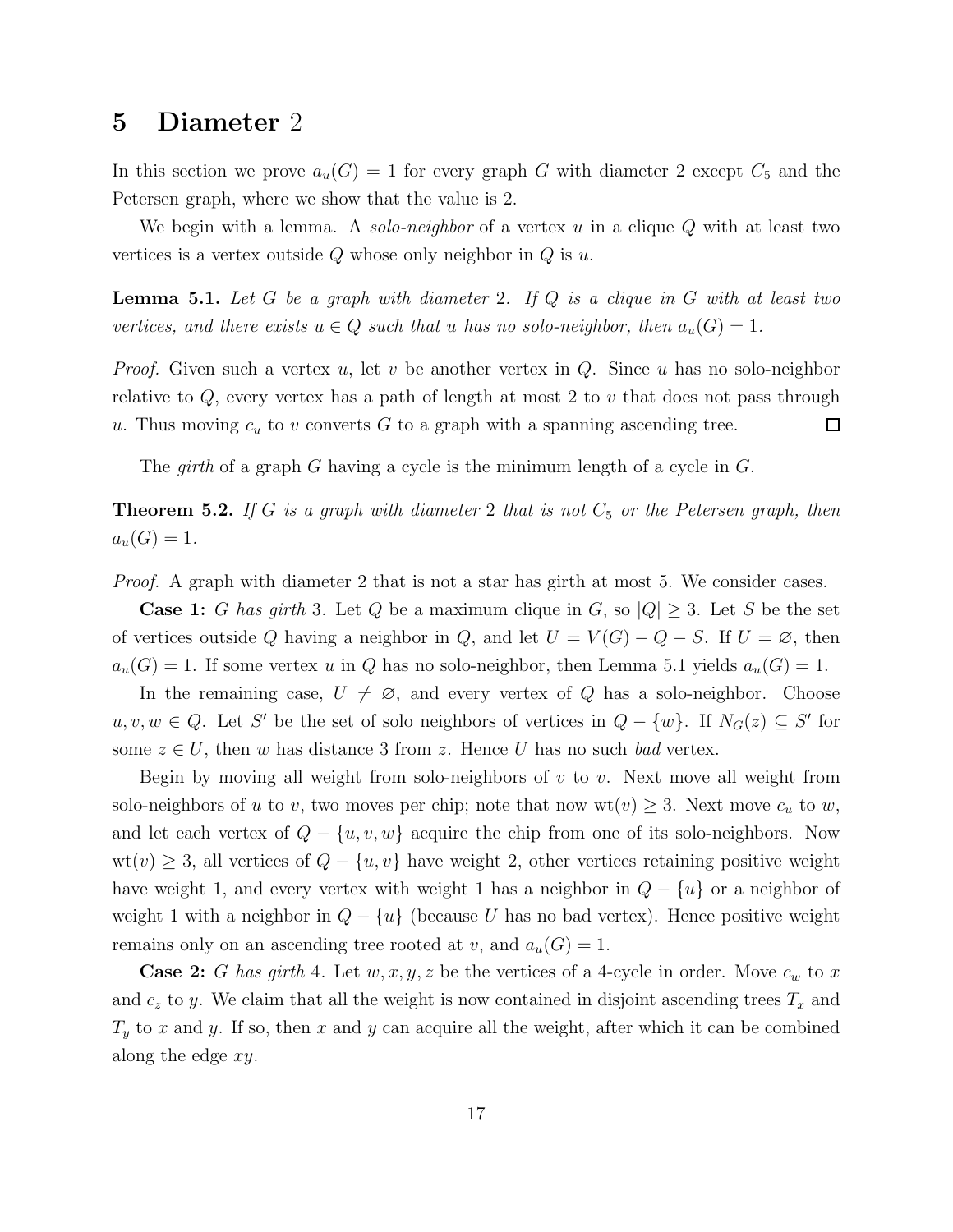Let  $X = N_G(x) - \{y, w\}$  and  $Y = N_G(y) - \{x, z\}$ . The sets X and Y are disjoint. Let u be a vertex with weight 1 not in  $X \cup Y$ . If u has no neighbor in X or Y, then distance at most 2 from both x and y requires  $u \in N_G(w) \cap N_G(z)$ . Now  $u, w, z$  form a 3-cycle, which is forbidden. Hence  $u$  has a neighbor in  $X$  or  $Y$ , and the two desired trees exist.

**Case 3:** G has girth 5 and is not  $C_5$  or the Petersen graph. The only graphs having girth 5, diameter 2, and minimum degree at most 3 are  $C_5$  and the Petersen graph. Hence we may assume  $\delta(G) \geq 4$ . Let  $v, w, x, y, z$  in order be the vertices of a 5-cycle C in G. Every vertex outside  $V(C)$  has at most one neighbor on C, since G has girth 5. Let  $V = N_G(v) - V(C)$ , and similarly define  $W, X, Y, Z$ . Let N be the set of vertices with no neighbors on C.

Since  $\delta(G) \geq 4$ , each of V, W, X, Y, Z has size at least 2. Hence we can move chips from two vertices of  $X$  to  $x$ , giving  $x$  weight 3. Also, diameter 2 requires every vertex of  $Y$  to have a neighbor in W in order to reach w. Hence there is an edge  $w'y'$  with  $w' \in W$  and  $y' \in Y$ . Move  $c_{w'}$  to w and  $c_{y'}$  to y, giving weight 2 to w and y.

We claim that now all weight in G lies in an ascending tree rooted at x, so  $a_u(G) = 1$ . Since the paths to x along  $C$  strictly ascend in weight, the claim holds immediately for all vertices except those in N. To reach w and y in two steps, each vertex of N must be adjacent to one vertex in each of  $W$  and  $Y$  (exactly one, to avoid 4-cycles). However, avoiding 3-cycles requires that no vertex of N is adjacent to both  $w'$  and  $y'$ . Hence each vertex of N has a neighbor in W or Y with weight 1. Since w and y have weight 2, the claim holds. □

Since  $a_u(C_5) = 2$  (Proposition 2.2), it remains only to analyze the Petersen graph.

#### **Theorem 5.3.** The unit aquisition number of the Petersen graph is 2.

Proof. For the upper bound, we can use the edges of a perfect matching to bring weight 2 to each vertex of a 5-cycle. With  $a_u(C_5) = 2$ , we can then acquire all weight onto two vertices.

Now suppose that some unit acquisition protocol brings all weight to a single vertex of the Petersen graph  $G$ . At any point in the protocol, let  $H$  denote the subgraph induced by the remaining vertices with positive weight. Note that H must always be connected.

Consider the first moment when some vertex  $v$  acquires weight 3. We may assume that the weight of v reaches 3 before any moves occur that are not used to bring weight 3 to v. Let  $N(v) = \{x, y, z\}$ . There are two ways that v can acquire weight 3, up to symmetry.

**Case 1:** v acquires the original chips from x and z. The chip from y cannot now move away from  $y$  in the next move involving  $y$ , because that would leave multiple components in H. Hence we may assume that y next acquires the original chip from  $w$ , leaving the situation on the left in Figure 7.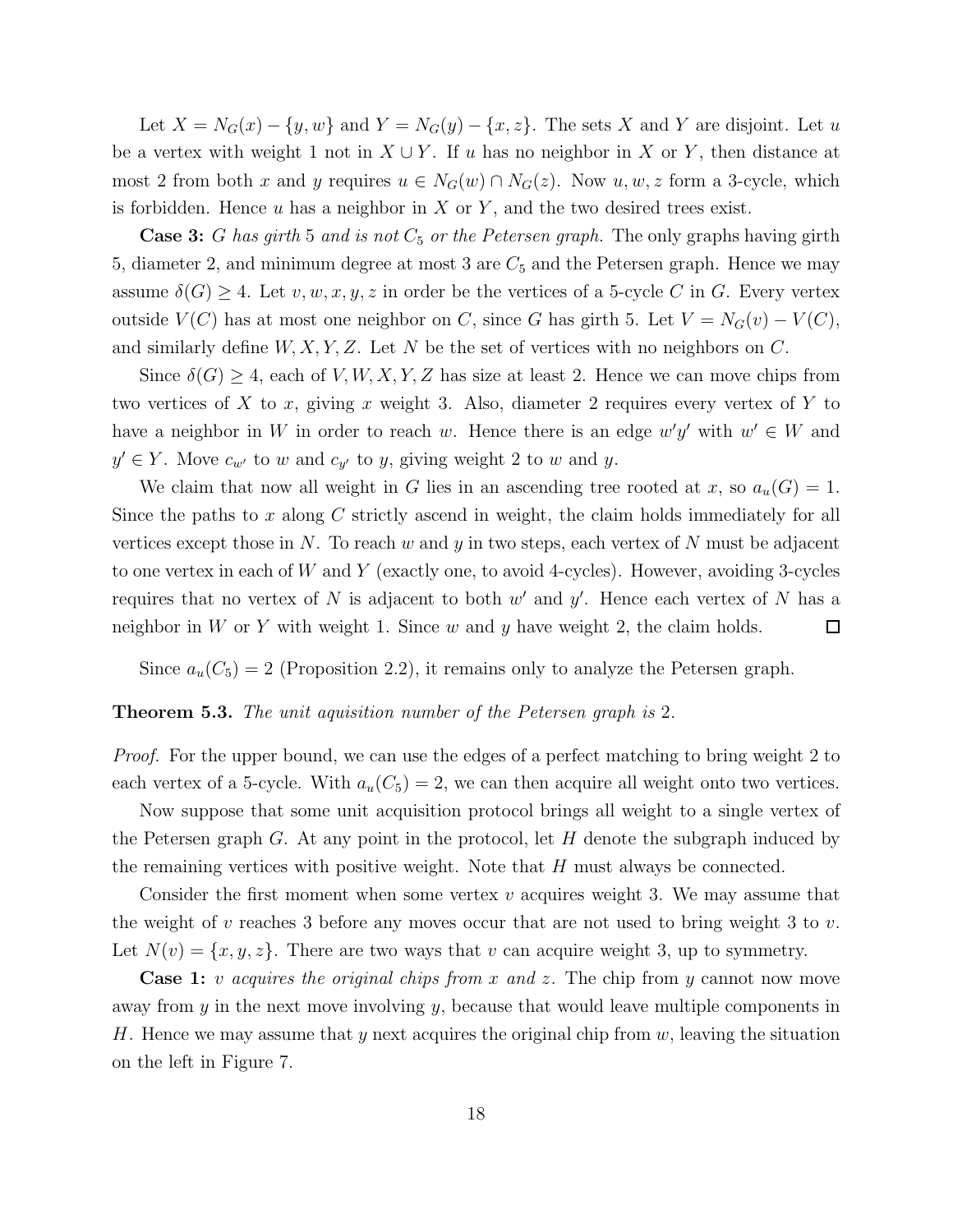

Figure 7: Case 1 for the Petersen graph.

This leaves weight 1 at a leaf u of H that is the common neighbor of w and z. Since acquiring weight from its neighbor would isolate  $u$ , the chip from  $u$  must eventually move to its remaining neighbor, so we may assume that happens now. Similarly, the common neighbor t of x and w is a leaf of  $H$ ; by the same reasoning, we may assume that the chip from t now moves to its remaining neighbor. The situation is now as on the right in Figure 7. Because the cut-vertex of  $H$  has weight only 1, the protocol will end with three components of positive weight.

**Case 2:** v acquires the original chip of x and then acquires the chip of a nonneighbor w after the chip from w is acquired by y. In this case again the chip from the common neighbor t of x and w must be acquired by its remaining neighbor, leaving the situation in the middle of Figure 8.



Figure 8: Case 2 for the Petersen graph.

If the first move involving z removes its chip, then we may assume that it is made now unless it moves to the common neighbor q of s and z after s acquires the chip from y or  $r$ and then also a chip from  $q$ . This will leave  $v$  and  $u$  in distinct components with positive weight.

In any other way the first move involving  $z$  removes its chip, we may assume it happens now. This leaves the remaining neighbor s of y as a cut-vertex of  $H$  with weight 1. As in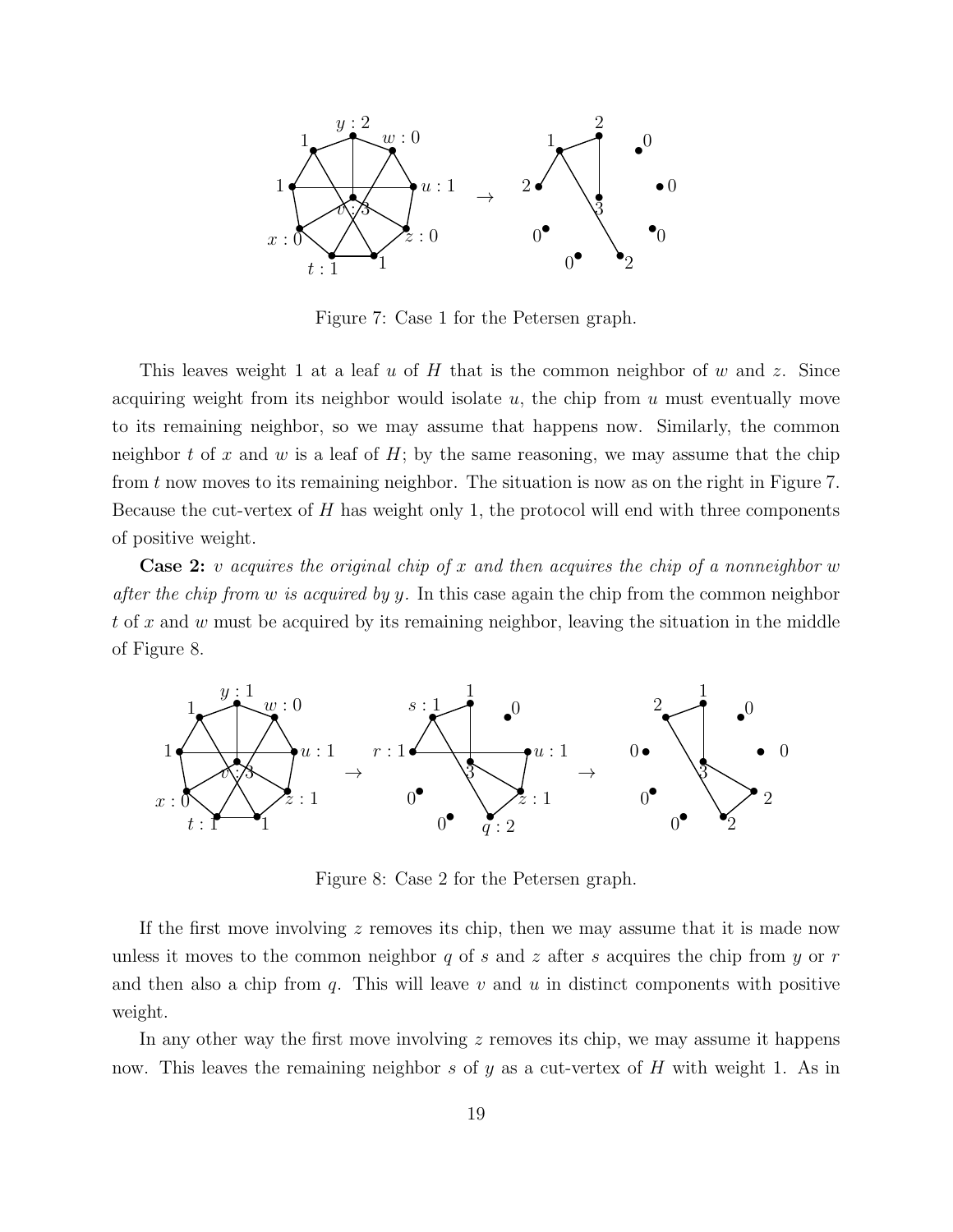Case 1, moving the chip of s disconnects  $H$ , and either way for s to acquire a chip also disconnects H.

We may therefore assume that z acquires the chip from its neighbor  $u$  of weight 1. This leaves the common neighbor r of s and u as a leaf in H with weight 1, so its chip must be acquired by its remaining neighbor in  $H$ . The situation now is on the right in Figure 8.

What remains is a 5-cycle  $[y, v, z, q, s]$  in which one unit move has been made (from y to  $v$ ) starting from a distribution with two chips at each vertex. Indeed, this is what results if we use a perfect matching in the Petersen graph to move all the weight onto a 5-cycle.

Now, whether the unit weight from y moves eventually to v or to s, we will be left with a path along which vertices are separated by vertices with strictly smaller weight, and no chips can cross the cut.  $\Box$ 

### Acknowledgments

The authors would like to thank Noah Prince for helpful discussions on this topic.

# References

- [1] D. Bal, P. Bennett, A. Dudek, and P. Pralat, The total acquisition number of random graphs, Electron. J. Combin. 23 (2016), no. 2, Paper 2.55, 21 pp.
- [2] A. Godbole, E. Kelley, E. Kurtz, P. Pralat, and Y. Zhang, The total acquisition number of the randomly weighted path, Discuss. Math. Graph Theory 37 (2017), 919–934.
- [3] P. Hall, On representation of subsets, J. London Math. Soc. 10 (1935), 26–30.
- [4] E. Infeld, D. Mitsche, and P. Pralat, The total acquisition number of random geometric graphs, Electron. J. Combin. 24 (2017), Paper 3.31, 18 pp.
- [5] D. Lampert and P. Slater, The acquisition number of a graph, Congr. Numer. 109 (1995), 203-210.
- [6] T.D. LeSaulnier, N. Prince, C. Stocker, P.S. Wenger, D.B. West, and P. Worah, Total acquisition in graphs, SIAM J. Discrete Math. 27 (2013), no. 4, 1800–1819.
- [7] T.D. LeSaulnier and D.B. West, Acquisition-extremal graphs, Discrete Appl. Math. 313 (2013), no. 19, 2020–2025.